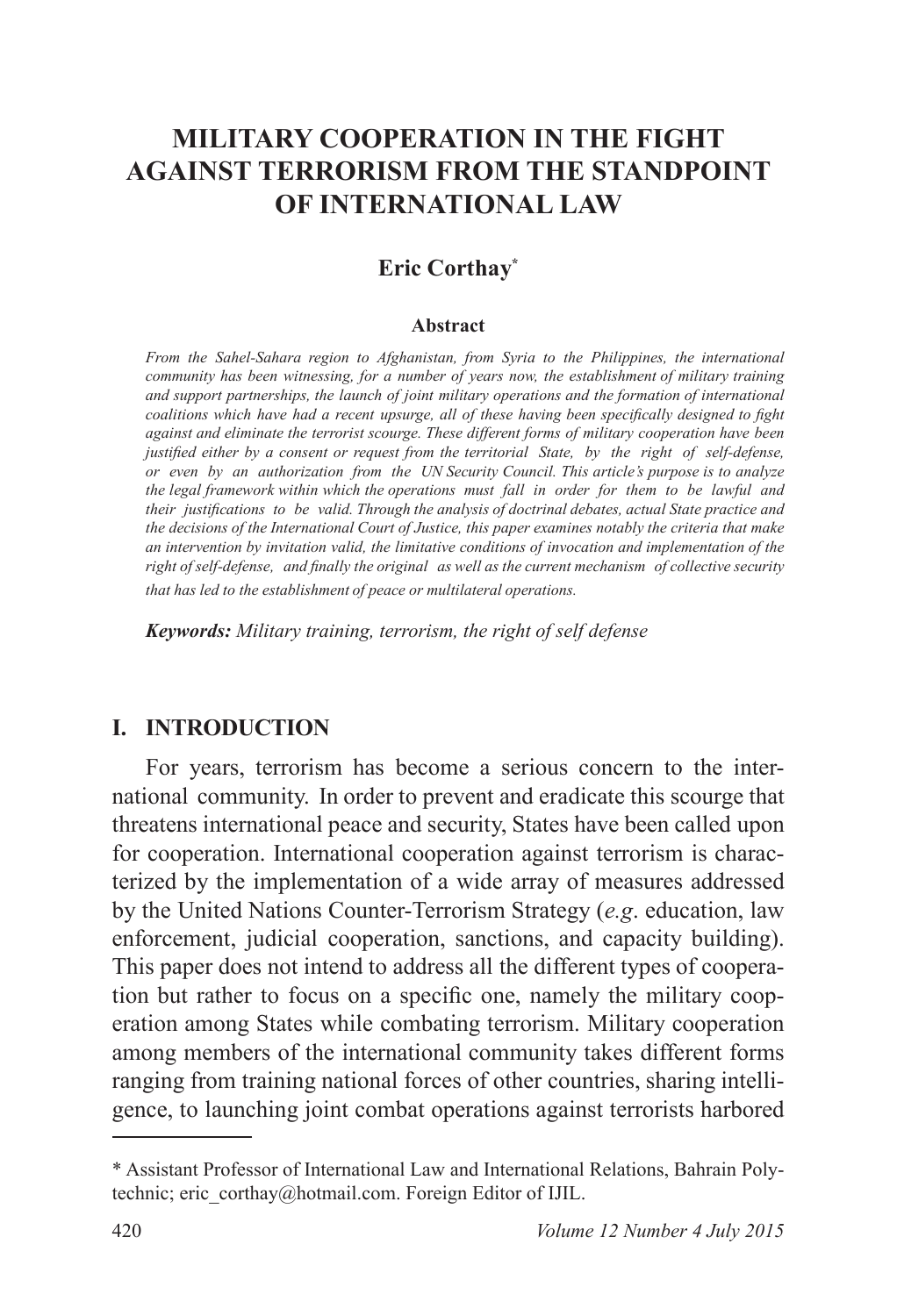in the territory of a third State.

The military operations launched in the context of the fight against terrorism are not left to the sole discretion of the States. On the contrary they are governed by international law, and, very often, by the *jus contra bellum* which is a legal regime consisting of a fundamental principle enshrined in Article 2, paragraph 4, of the UN Charter – the prohibition of the use of force in the international relations between States – and of two confirmed and recognized exceptions that are the right of self-defense and the use of force authorized by the UN Security Council. Therefore, in order to determine whether the different forms of military cooperation against terrorism fall within the framework of the *jus contra bellum*, it is necessary to clarify the content and scope of the principle (I) and its two exceptions (II).

### **II. THE PRINCIPLE PROHIBITING HTE USE OF FORCE**

Since 1945 at least, international law has been proscribing the threat or use of force in the international relations between States. This fundamental principle prohibiting the use of force is enshrined in Article 2, paragraph 4, of the UN Charter which provides that "[a]ll Members shall refrain in their international relations from the threat or use of force against the territorial integrity or political independence of any state, or in any other manner inconsistent with the Purposes of the United Nations." As this provision "constitutes the basis of any discussion of the problem of the use of force"<sup>1</sup> , a clarification of its terms seems therefore required. Following on, it will be stressed that some forms of military cooperation, when based on a valid consent of the territorial State, do not fall within the ambit of the *jus contra bellum*.

## A. CONTENT AND SCOPE OF THE PRINCIPLE: AN OVERVIEW

The notion of 'force' has created some debates. However, the prevailing view is that the term must be limited to the notion of direct or indirect 'armed force' and does not comprise other forms of force like,

<sup>&</sup>lt;sup>1</sup> Albrecht Randelzhofer, 'Article 2(4)', in: Brunno Simma (ed.), *The Charter of the United Nations, A Commentary*, vol. I, Munich, C.H. Beck, 2002, at 116.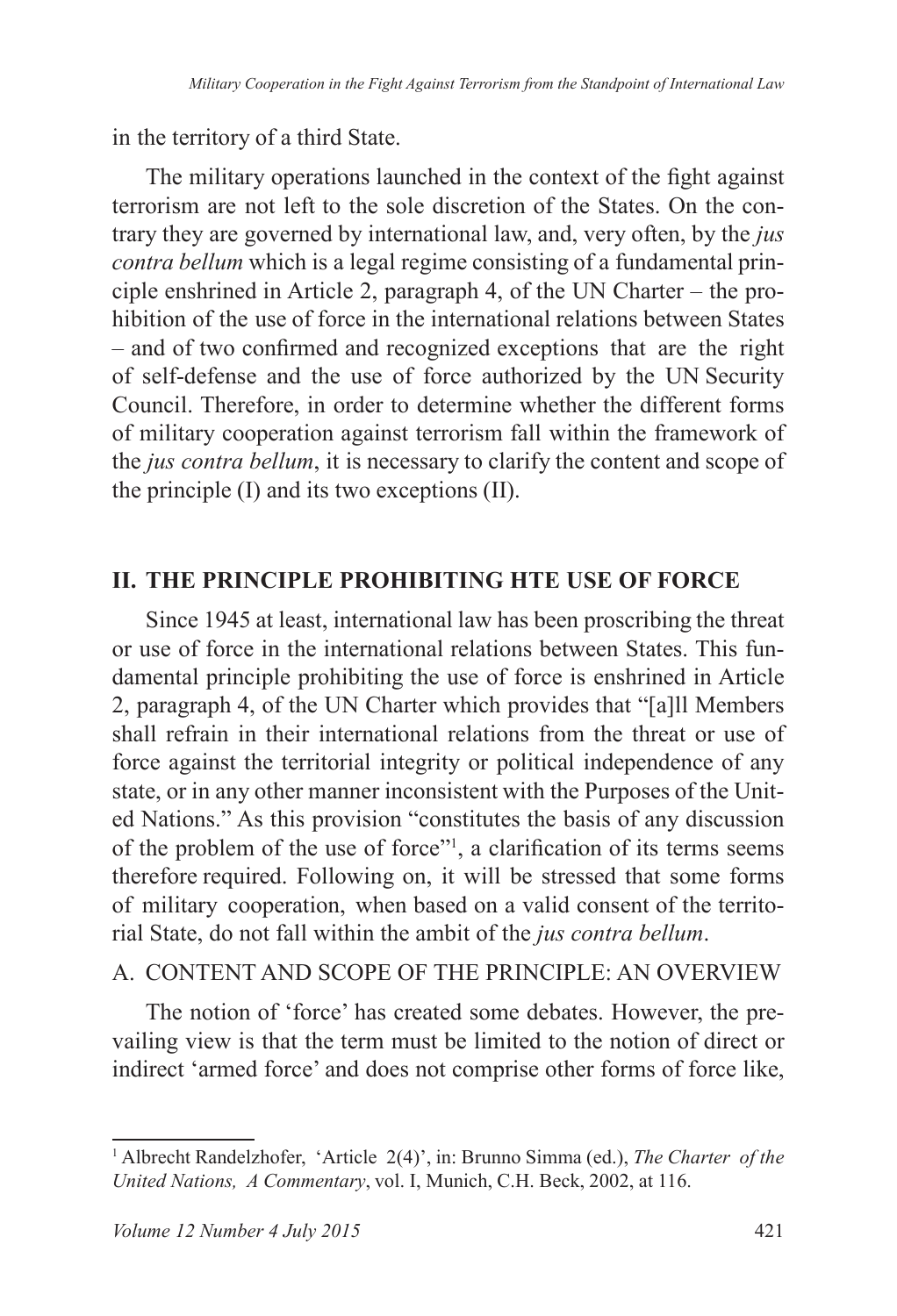for example, political and economic coercion<sup>2</sup>. Indeed, in the *Declaration on Principles of International Law concerning Friendly Relations and Co- operation among States in accordance with the Charter of the United Nations*, a document annexed to Resolution 2625 (XXV) of the General Assembly which contains an interpretation of the fundamental principles of the UN Charter, the section dealing with the prohibition of force only refers to the notion of armed or military force. The other forms of force, such as the economic and political coercion, are covered by the section dealing with the principle of non-intervention<sup>3</sup>. Moreover, in order to be qualified as a 'use of force' under Article 2, paragraph 4, a military operation must affect the territory, people or objects placed under the jurisdiction of another State<sup>4</sup>. Indeed, the mere non authorized flights by foreign military aircrafts over the airspace of a third State are, in general, qualified as a violation of the sovereignty of the territorial sovereign but not a violation of the principle embodied in the paragraph 4<sup>5</sup> .

Furthermore, the wording 'international relations' means that the threat or use of force proscribed by Article 2, paragraph 4, of the UN Charter is limited to the international relations between States. In other words, the *jus contra bellum* is essentially an inter-State regime proscribing military coercion by a State against another one, in violation of the sovereignty of the latter<sup>6</sup>.

Article 2, paragraph 4, of the Charter also provides that States shall

2012*,* at 37-38, Albrecht Randelzhofer, *supra* note 1, at 118.

<sup>2</sup> *See notably* Hans Wehberg, 'L'interdiction du recours à la force. Le principe et les problèmes qui se posent', *Collected Courses of the Hague Academy of International Law*, t. 78, 1951, at 69 [hereinafter *Collected Courses*…] ; Dereck W. Bowett, *Self-Defence in International Law*, Manchester, Manchester University Press,

<sup>1958,</sup> at 148 ; Ian Brownlie, *International Law and the Use of Force by States*, Oxford, Clarendon Press, 1963, at 362.

<sup>3</sup> For other reasons in favor of a restrictive interpretation of the notion of force, *see notably* Eric Corthay, *La lutte contre le terrorisme international, De la licéité du recours à la force armée,* Bâle, Helbing Lichtenhahn,

<sup>4</sup> Ian Brownlie, *supra* note 2, at 363-364; Pierre-Marie Dupuy, public sitting, 15 June 1998, *Fisheries Jurisdictions (Spain v. Canada)*, CR 1998/13, at 59, para. 22.

<sup>5</sup> Ian Brownlie, *ibid*.

<sup>6</sup> Olivier Corten, *The Law Against War, The Prohibition on the Use of Force in Contemporary International Law*, Oxford and Portland, Oregon, Hart Publishing, 2012, at 169.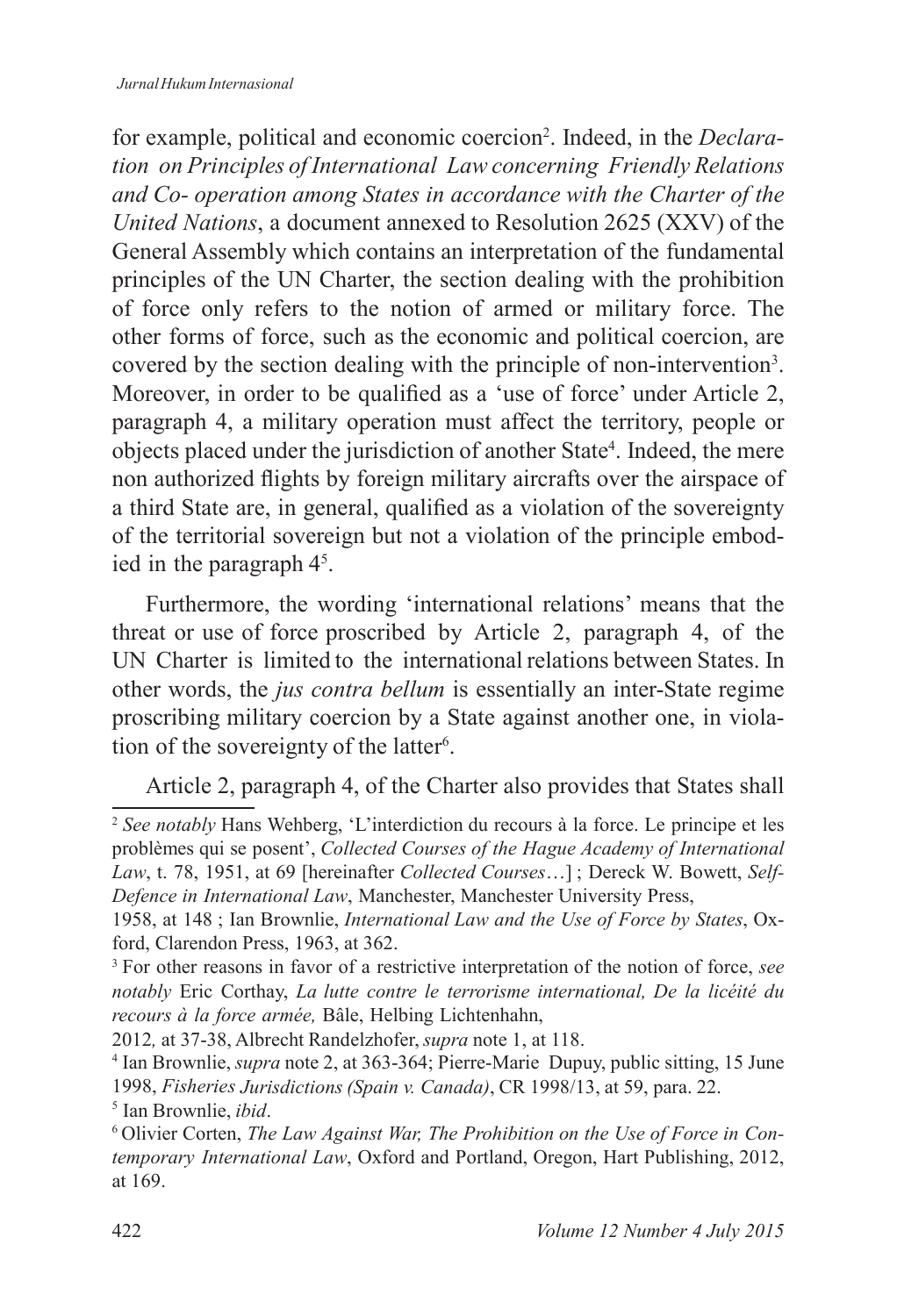refrain from the threat or use of force "against the territorial integrity or political independence of any State, or in any other manner inconsistent with the Purposes of the United Nations". Following a narrow interpretation of the provision, some scholars argue that the principle prohibiting the use of force is infringed only when a military operation intends to overthrow a foreign government or annex a foreign territory<sup>7</sup> . In their opinion, therefore, targeted killings, rescue operations, as well as the bombardment of terrorists' training camps abroad would not be prohibited by the principle<sup>8</sup>. Such a view, however, must be rejected. At the Conference of San Francisco in 1945 the terms 'territorial integrity' and 'political independence' have not been included in the paragraph 4 to restrict the scope of the prohibition of the use of force, but rather to emphasize the need to protect these two core elements of statehood<sup>9</sup>. According to the predominant opinion, the principle in question proscribes any kind of forcible trespassing that violates international frontiers and State sovereignties<sup>10</sup>. The term 'territorial integrity' must be read as 'territorial inviolability'<sup>11</sup> or inviolability of frontiers, and the 'political independence' of a State – defined as the right of a State to exercise its internal and international political sovereignty without outside interference – is deemed to be immediately infringed when a foreign military action is conducted without the authorization of the territorial State, even if that action does not result in

<sup>7</sup> *See notably* Dereck W. Bowett, *supra* note 2, at 152 and 186 ; Rosalyn Higgins, 'The Legal Limits to the Use of Force by Sovereign States : United Nations Practice', *BYIL*, vol. 37, 1961, at 317.

<sup>8</sup> *See notably* Louis Henkin, *How Nations Behave : Law and Foreign Policy*, New York, Columbia University Press, 2<sup>nd</sup> ed., 1979, at 141-145; Gregory M. Travalio, 'Terrorism, International Law, and the Use of Military Force', *Wisconsin Int'l L.J*., vol. 18, 2000, at 166 ; Jordan J. Paust, 'Use of Armed Force against Terrorists in Afghanistan, Iraq, and Beyond', *Cornell Int'l L.J*., vol. 35, num. 3, 2002, at 536.

<sup>9</sup> *See* declarations of Honduras, Egypt, New Zealand, Ethiopia, Bolivia, UNCIO, 1945, vol. IV.

<sup>&</sup>lt;sup>10</sup> See notably Humphrey Waldock, 'The Regulation of the Use of Force by Individual States in International Law', *Collected Courses*…, t. 81, 1952-II, at 493 ; Ian Brownlie, *supra* note 2, at 267 ; Eduardo Jiménez de Aréchaga, 'International Law in the Past Third of a Century', *Collected Courses*…, t. 159, 1978-I, at 89-92.

<sup>&</sup>lt;sup>11</sup> This expression is notably used by Lassa F. L. Oppenheim, *International Law : a Treatise, vol. 2, Disputes, War and Neutrality*,  $7^{\text{th}}$  ed., H. Lauterpacht (ed.), London, New York, Longmans Green, 1952, at 154.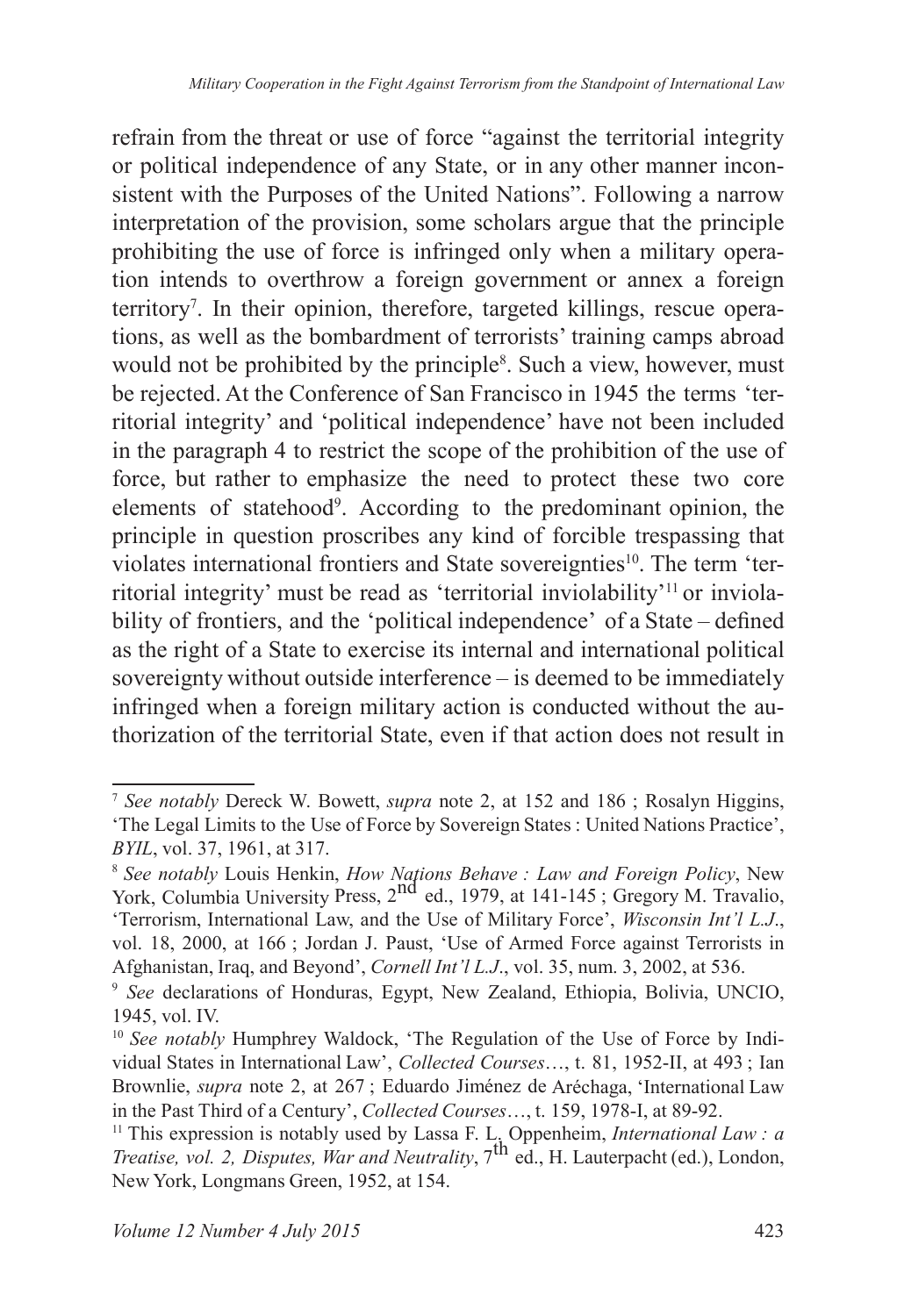overthrowing the government of the said State<sup>12</sup>.

Finally, one must be clearly reminded that Article 2, paragraph 4, *in fine* ("[...] or in any other manner inconsistent with the Purposes of the United Nations") is not intended to restrict but, on the contrary, to strengthen a general and comprehensive prohibition of force in the international relations between States<sup>13</sup>. As stated by the delegate of the United States during the *travaux préparatoires* of the UN Charter in 1945, "*the intention of the authors of the original text was to state in the broadest terms an absolute all-inclusive prohibition; the phrase 'or in any other manner' was designed to ensure that there should be no loopholes*" 14 .

### B. MILITARY COOPERATION NOT FALLING WITHIN THE AM-BIT OF THE JUS CONTRA BELLUM

Some forms of military cooperation do not fall within the ambit of the regime of the *jus contra bellum* as defined *supra*. In the context of the fight against terrorism, one might indicate at least two types of cooperation not covered by that regime. The first one is the advisory support, training and supply of military equipment by one State on the request of another one. This scenario has been exemplified when, under the framework of an annual joint exercise, Balikatan 02-1, US military advisors trained Philippine Armed Forces in anti terrorist tactics and intelligence gathering techniques<sup>15</sup>. Another example is the supply of military equipment to the Kurds in northern Iraq, in the past few months, by an emerging coalition of States, including notably the United States, Germany, France, Great Britain, and Italy<sup>16</sup>. This sup-

<sup>12</sup> Eric Corthay, *supra* note 3, at 57-58.

<sup>13</sup> *See notably* Hans Wehberg, *supra* note 2, at 70 ; Quincy Wright, 'The Outlawry of War and the Law of War', *AJIL*, vol. 47, num. 3, 1953, at 370 ; Ian Brownlie, 'The Use of Force in Self-Defence', *BYIL,* vol. 37, 1961, at 236 ; Albrecht Randelzhofer, *supra* note 1, at 123.

<sup>14</sup> UNCLOS, 1945, vol. VI, at 335. *See also* the proposed amendments made by Australia, Bolivia, Brazil, Costa Rica and Iran, at 557-563.

<sup>15</sup> Wayne A. Larsen, *Beyond Al Qaeda: Islamic Terror in South East Asia*, Maxwell Air Force Base, Alabama, 2005, at 26.

<sup>&</sup>lt;sup>16</sup> On September 10, 2014, President Obama announced the support to Iraqi and Kurdish forces with training, intelligence and equipment, and highlighted that allies were already sending arms and assistance to Iraqi security forces. *See*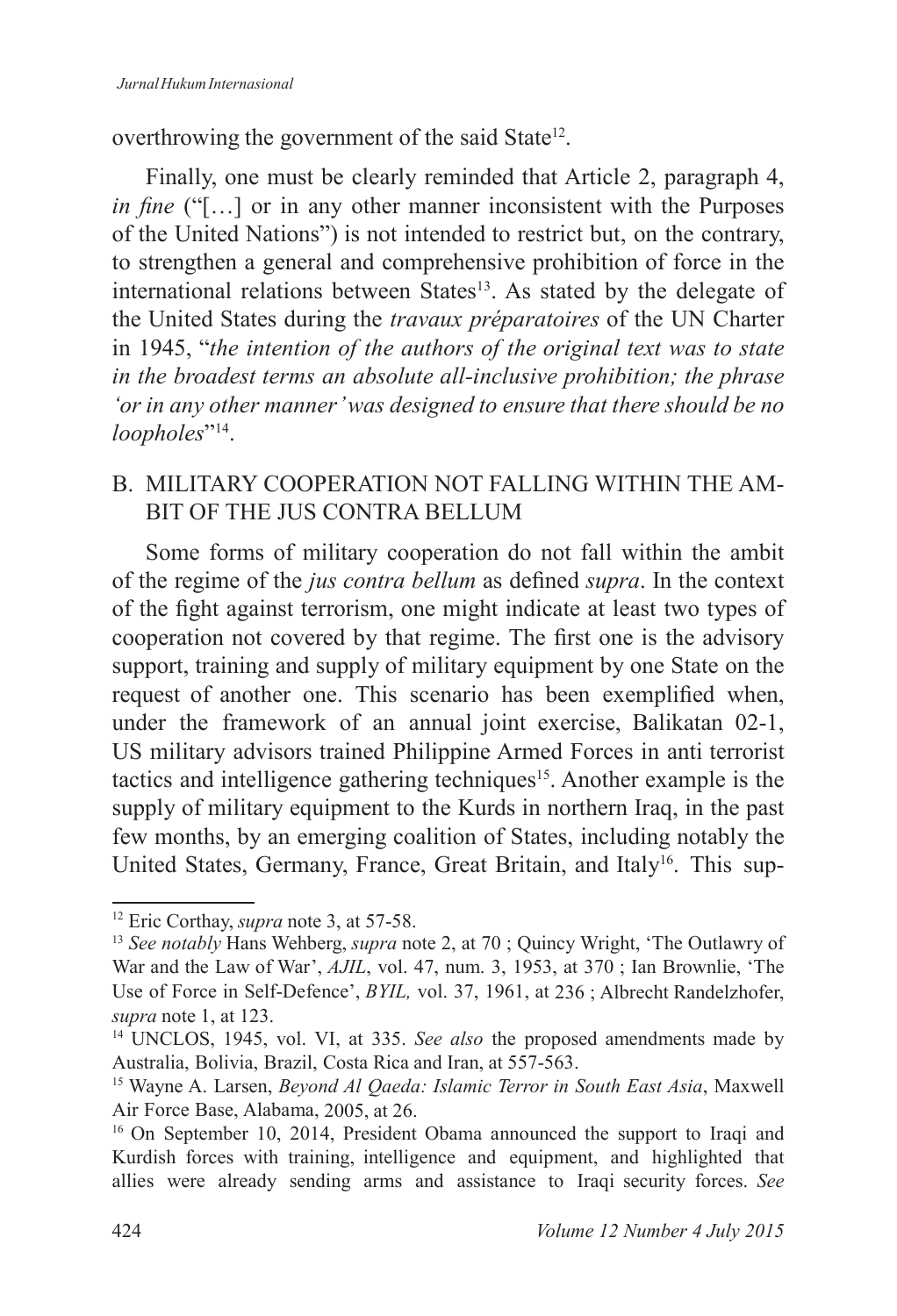port, given with the consent of Iraq's central government, aims at aiding Kurds in their battle against militants of the Islamic State in Iraq and the Levant (ISIL), stopping their expansion throughout the country, protecting civilians, and avoiding a destabilization of the region<sup>17</sup>.

The second type of cooperation concerns the combat operations against non-state actors with the request or consent of the host State. This is notably the case of the current air campaign against ISIL conducted by a coalition of States (US, France, UK and others) on the request of the Iraqi government and with the help of Iraqi security forces on the ground gathering intelligence<sup>18</sup>. Another example is the French Operation *Barkhane*, launched in August 2014 on the basis of defense agreements, which consists in securing the Sahel-Sahara region by supporting G-5 Sahel troops (Chad, Mali, Niger, Burkina Faso and Mauritania) and preventing the setting up of terrorist sanctuaries<sup>19</sup>.

Statement by the President on ISIL, *available at*: http://www.whitehouse.gov/thepress- office/2014/09/10/remarks-president-barack-obama-address-nation. As well, Iranian forces are helping the Iraqi army on the ground, providing weapons, intelligence and advisors, *see* Kate Brannen, 'Teheran's Boots on the Gound', *Foreign Policy*, 10 September 2014, *available at*: http://complex.foreignpolicy.com/posts/ 2014/09/10/tehraboots on the ground iraq syria islamic state isis iran. Also, in September, Saudi Arabia gave the green light for the US Request for an anti-ISIS training program*, see Foreign Policy*, *available at*: http://www.foreignpolicy.com/ articles/2014/09/11/fps\_situation\_report\_obama\_lays\_out\_plan\_475\_more\_troop s for iraq but no boots o.

<sup>17</sup> EurActive.de, 'Merkel defends decision to arm Iraqi Kurds with German weapons', 2 September 2014, *available at*: http://www.euractiv.com/sections/global-europe/merkel-defends-decision-arm-iraqi-kurds-german- weapons-308148.

<sup>18</sup> Karen De Young, 'Obama approves deployment of 350 more troops to Iraq', *The Washington Post*, 2 September 2014, *available at*: http://www.washingtonpost. com/world/national-security/obama-approves- deployment-of-350-more-troopsto-iraq/2014/09/02/b05aa99a-3306-11e4-a723-fa3895a25d02\_story.html. Christopher Paul, Colin P. Clarke, 'A broad approach to countering the Islamic State', *The Washington Post*, 2 September 2014, *available at*: http://www.washingtonpost.com/ blogs/monkey-cage/wp/2014/09/02/a-broad- approach-to-countering-the-islamicstate/?utm\_source=Sailthru&utm\_medium=email&utm\_term=%2AMideast%20 Brief&utm\_campaign=2014\_T he%20Middle%20East%20Daily\_9.3.14. It is also said that Iranian forces are helping the Iraqi army on the ground in conducting joint operations against ISIL

<sup>19</sup> For more information, *see* the French Minister of Defense's website, in: www. defense.gouv.fr; *see also* Andrew McGregor, 'Operation Barkhane: France's New Military Approach to Counter-Terrorism in Africa', *TerrorismMonitor*, vol. XII, issue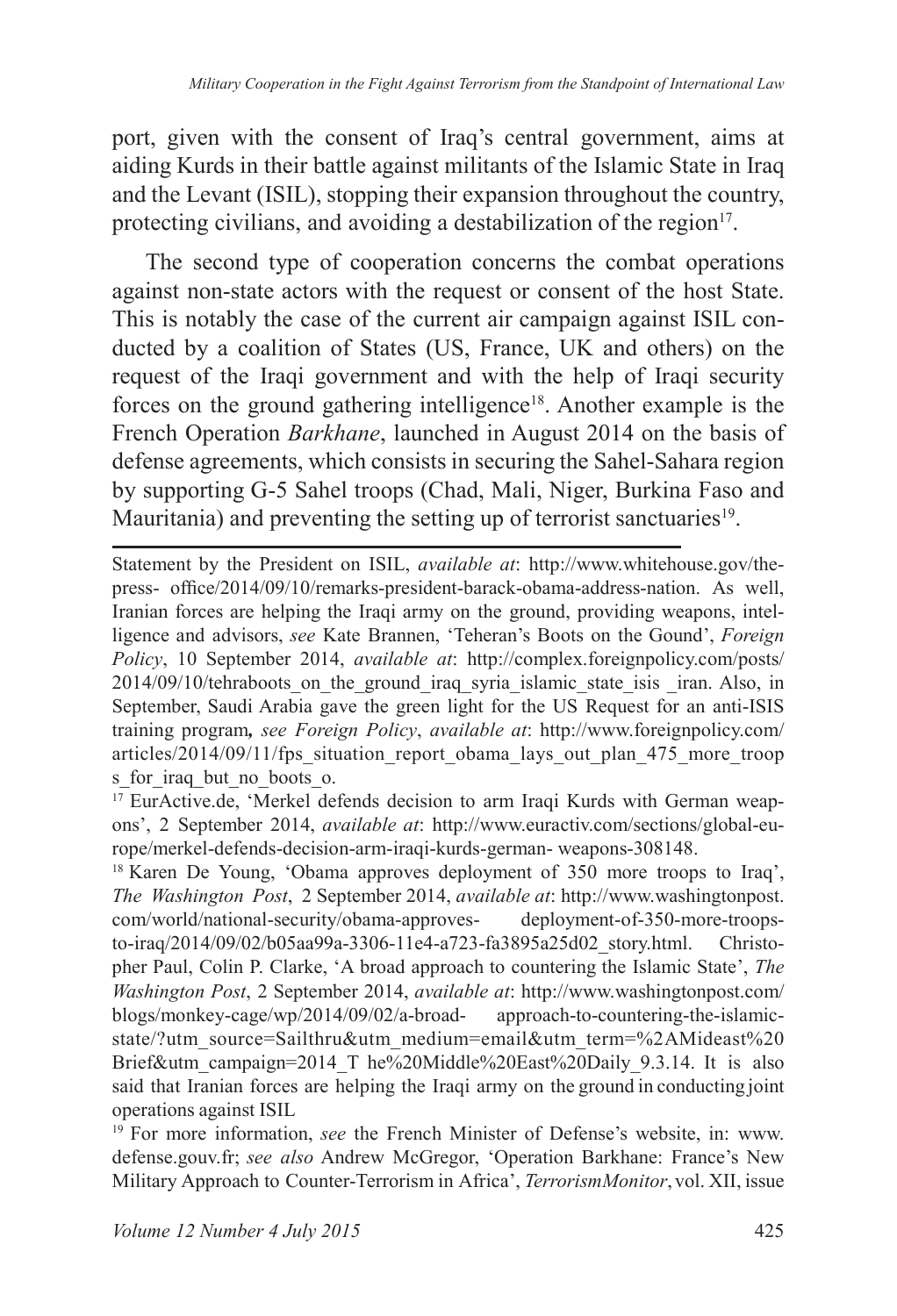It goes without saying that consented military training and supply of military equipment *per se* do not constitute any violation of Article 2, paragraph 4, of the UN Charter, as no 'resort to force' occurs *in casu*. Moreover, combat missions by foreign troops on the territory of another State, with the consent or on the request of the latter, must be considered as interventions by invitation and as such are legal. Indeed, it is not contested that consent may justify a military operation by one State in the territory of another one. In its Resolution 387 (1976), for example, the Security Council recalled "the inherent and lawful right of every State, in the exercise of its sovereignty, to request assistance from any other State or group of States". Intervention by invitation must not be considered as an exception to the principle prohibiting the use of force. Neither must consent be considered as a circumstance excluding the wrongfulness of a military operation<sup>20</sup>. Indeed, for consent to be valid, it must be given *ex ante facto*. The resulting operation consented to does not constitute, as such, a violation of the principle, and therefore, as there is no breach of an international obligation, no wrongful act occurs and consequently no wrongfulness that consent can preclude<sup>21</sup>.

Consent justifies a military operation by one State in the territory of another only if it is valid. In the light of State practice, it can be affirmed that its validity depends upon several criteria. Firstly, consent must be internationally attributable to a State, *i.e.* "it must emanate from an organ whose will is deemed, at the international level, to be the will of the State"22. Secondly, as already pointed out *supra*, consent must be given by the territorial State prior to the commission of

<sup>15, 25</sup> July, 2014, at 3-4

<sup>20</sup> *See*, with regard to the circumstances precluding wrongfulness, Resolution 56/83 of 12 December 2001 in which the General Assembly took note of the Draft Articles on Responsibility of States for internationally Wrongful Acts [hereinafter ILC Articles].

<sup>&</sup>lt;sup>21</sup> Roberto Ago, 'Eighth report on State responsibility: The internationally wrongful act of the State, source of international responsibility', *Yearbook of the International Law Commission*, Vol. II, Part One, 1979, at 30, para. 55 [hereinafter *Y.B. Int'l L. Comm'n*].

<sup>&</sup>lt;sup>22</sup> Report of the International Law Commission on the work of its thirty-first session, 14 May – 3 August 1979, *Y.B. Int'l L. Comm'n*, Vol. II, Part Two, 1979, at 113, para. 15.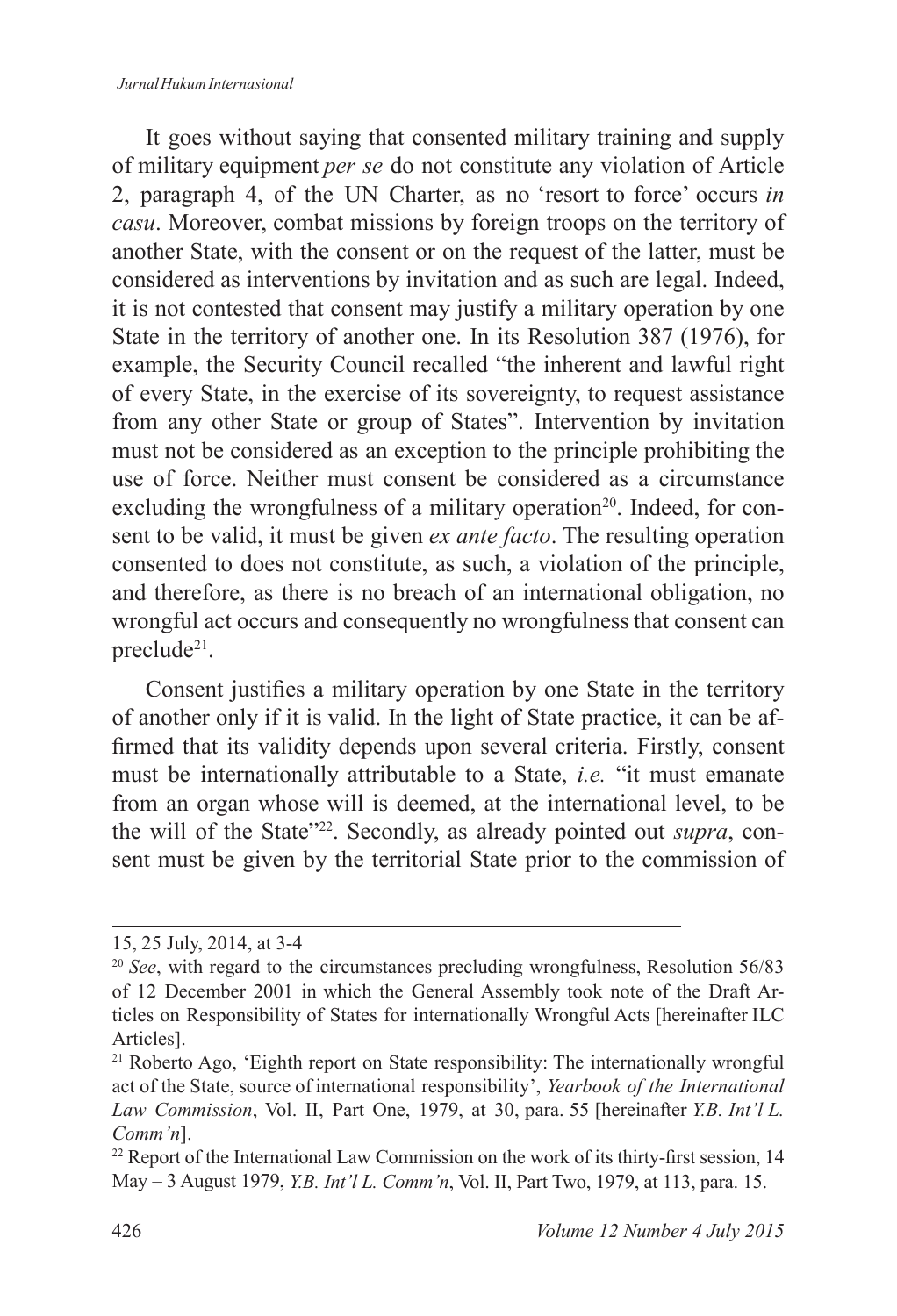the act<sup>23</sup>. Thirdly, consent must be given freely; *i.e.* "consent must not be vitiated by 'defects' such as error, fraud, corruption or coercion<sup>724</sup>. Fourthly, consent must be clearly established and not presumed<sup>25</sup>. In addition, it should be noted that a particular act, which otherwise would have been considered as a breach of an international obligation, is lawful only if conducted "within the limits which the State expressing the consent intends with respect to its scope and duration"<sup>26</sup>. Therefore, as long as these criteria are fulfilled, one might consider that the consent given by the States mentioned s*upra* (*e.g*. Iraq, Sahel countries) are valid. Consequently, the foreign military operations carried out in their territory are not in breach of the principle embodied in Article 2, paragraph 4, of the Charter.

### **III. THE EXCEPTIONS TO THE PRINCIPLE PROHIBITING THE USE OF FORCE**

For years, several counter-terrorism military operations, sometimes carried out by a coalition of States, have been conducted in different places in the World. All of these operations have been justified by either of the two exceptions to the principle of non resort to force, *i.e.* the right of self-defense (1), or an authorization given by the Security Council (2). The following paragraphs aim at clarifying the content and scope of these two exceptions in order to assess the legality of the operations.

#### A. THE RIGHT OF SELF-DEFENSE

An example of the call for international cooperation in the context of the fight against terrorism occurred in the aftermath of the 9/11 terrorist attacks. On 20 September 2001, President George W. Bush said: "[w]e ask every nation to join us" in the fight against terror<sup>27</sup>. On 10 November 2001, before the General Assembly, he also stated that

<sup>23</sup> *Ibid.*, at 113, para. 16.

<sup>24</sup> *Ibid.*, at 112, para. 12.

<sup>25</sup> *Ibid*., at 112, para. 14

<sup>26</sup> *Ibid*., at 113, para. 17.

<sup>27</sup> President George W. Bush, *Address to a Joint Session of Congress and American People*, 20 September 2001, *available at*: http://www.americanrhetoric.com/speeches/gwbush911jointsessionspeech.htm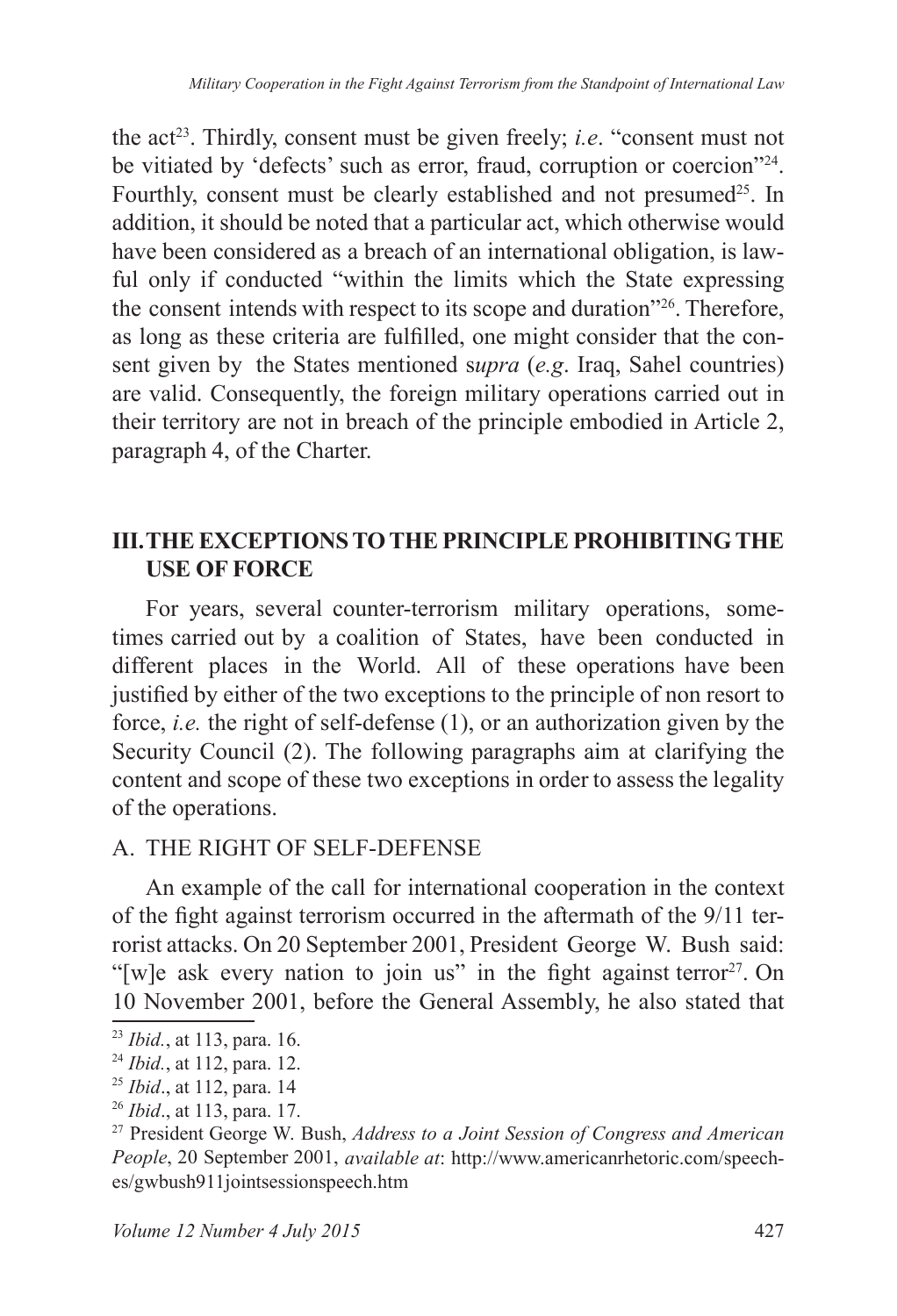"[t]he conspiracies of terror are being answered by an expanding global coalition. […] We are asking for a comprehensive commitment to this fight. We must unite in opposing all terrorists […]"<sup>28</sup>. A large majority of States responded positively to that appeal. It must be mentioned that the United States left them with little choice but to cooperate. Indeed, President Bush clearly stated: "[e]very nation, in every region, now has a decision to make. Either you are with us, or you are with the terrorists".<sup>29</sup> The support of the international community was manifold: politically, financially, and sometimes militarily<sup>30</sup>.

Military cooperation against Al-Qaida and the Taliban regime in Afghanistan is illustrated by the joint US and UK Operation *Enduring Freedom* which was launched on October 2, 2001, and justified through the right of self-defense. Indeed, in the letter addressed to the President of the Security Council, the US Permanent Representative to the United Nations, John D. Negroponte, declared that "the United States of America, together with other States, has initiated actions in the exercise of its inherent right of individual and collective self-defence following the armed attacks that were carried out against the United States on 11 September 2001"<sup>31</sup>. Many other cooperating nations did not operate in front line missions on the ground, but merely provided air, sea and land support (*e.g*. bases, territorial access, and overflight permission) to countries engaged in offensive missions in Afghanistan.

More recently, on September 23, 2014, the United States and an array of Arab allies launched airstrikes in Syria against ISIL and Al-Qaida targets which pose terrorist threats to the US and its allies. These strikes have also been justified by the right of self-defense. In her letter to the UN Secretary-General, the US Permanent Representative, Samantha J. Power, declared: "States must be able to defend themselves, in accordance with the inherent right of individual and collective self-

<sup>28</sup> UN Doc. A/56/PV.44, at 8 and 9.

<sup>29</sup> President George W. Bush, *supra* note 27.

<sup>&</sup>lt;sup>30</sup> See declarations of States before the General Assembly at the 44<sup>th</sup> plenary meeting, 10 to 16 November 2001, UN Doc. A/56/PV.44 to A/56/PV.57.

<sup>31</sup> UN Doc. S/2001/946. *See also* the letter dated 7 October 2001 from the Chargé d'affaires a.i. of the Permanent Mission of the United Kingdom of Great Britain and Northern Ireland to the United Nations addressed to the President of the Security Council, UN Doc. S/2001/947.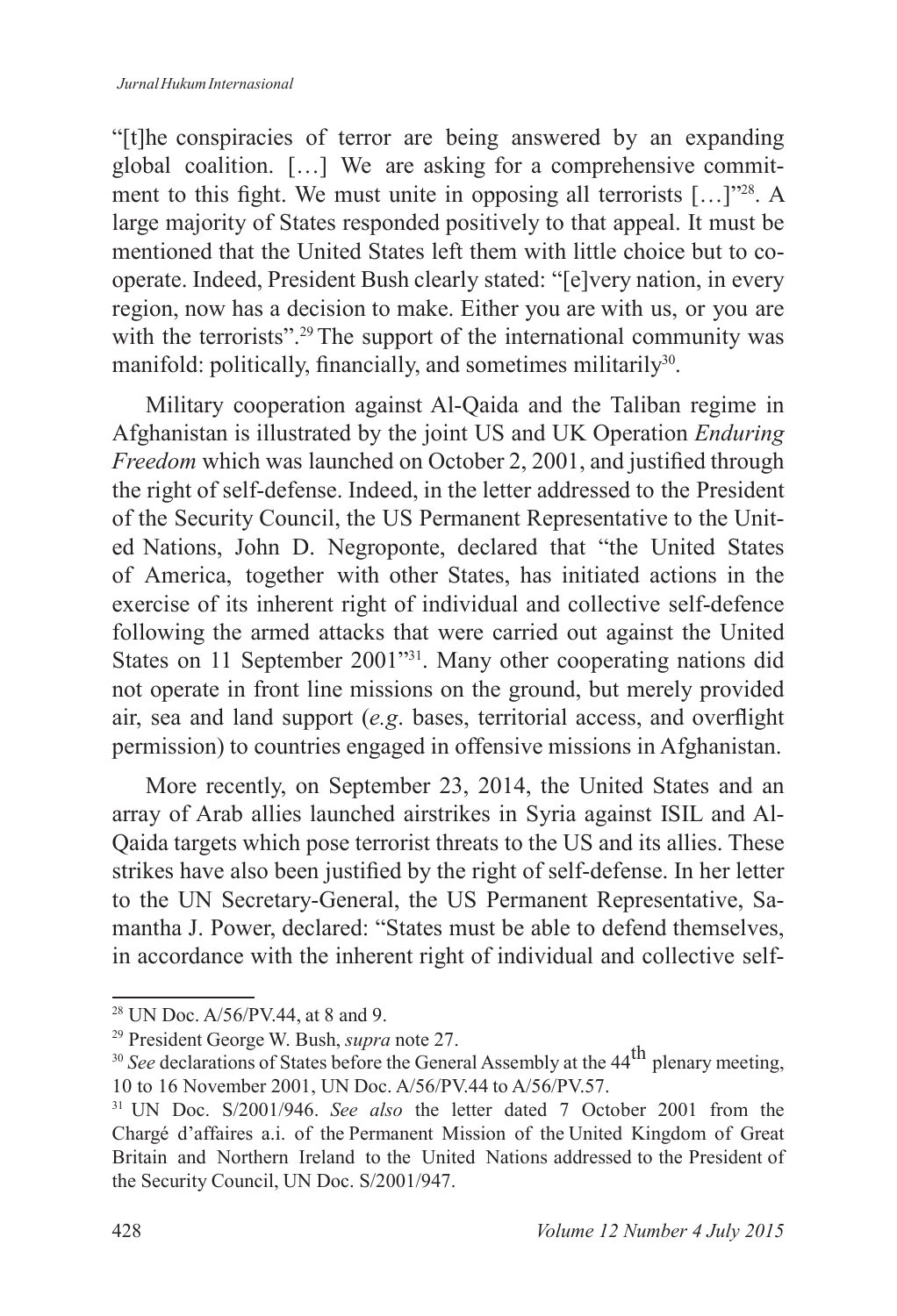defense, as reflected in Article 51 of the UN Charter, when, as is the case here, the government of the State where the threat is located is unwilling or unable to prevent the use of its territory for such attacks. The Syrian regime has shown that it cannot and will not confront these safe-havens effectively itself".<sup>32</sup>

In the opinion of the present writer, Operation *Enduring Freedom*  in Afghanistan and the airstrikes in Syria do not comply with the law *de lege lata*, and, in particular, with the customary law of self-defense enshrined in Article 51 of the UN Charter. This Article requires: "Nothing in the present Charter shall impair the inherent right of individual or collective self-defence if an armed attack occurs against a Member of the United Nations". Taking into consideration scholarly works, international jurisprudence and State practice, it will be shown *infra* that the right of self-defense can only be invoked in the case of *ongoing armed attack by a State*<sup>33</sup>. As the conditions of invocation (armed attack by a State) and implementation (ongoing armed attack) of the right of self-defense have not been met, the two military operations could not and should not have been justified by that right.

1. The conditions of invocation of the right of self-defense

the requirement for an armed attack to exist was confirmed in the *Nicaragua* case by the International Court of Justice which held that such an attack is "the condition *sine qua non* required for the exercise of the right of […] self-defence"<sup>34</sup>. The question as to whether a particular use of force may be qualified as an armed attack depends upon the degree of gravity of the said act. Indeed, in the *Nicaragua*  case, the Court held: "As regards certain particular aspects of the principle [prohibiting the use of force], it will be necessary to distinguish the most grave forms of the use of force (those constituting an armed attack) from other less grave forms."<sup>35</sup> In order to determine whether

<sup>32</sup> *See* the letter *available at*: http://justsecurity.org/15436/war-powers-resolutionarticle-51-letters-force-syria- isil-khorasan-group/.

<sup>33</sup> Eric Corthay, *supra* note 3, at 93*.*

<sup>&</sup>lt;sup>34</sup> Military and Paramilitary Activities in and against Nicaragua (Nicaragua v. Unit*ed States of America)*, Merits, Judgment, *ICJ Reports* 1986, para. 237 [hereinafter *Nicaragua* case]. *See also, Oil Platforms (Islamic Republic of Iran v. United States of America)*, Judgment, *ICJ Reports* 2003, para. 51 [hereinafter *Oil Platforms* case]. <sup>35</sup> *Nicaragua* case, para. 191.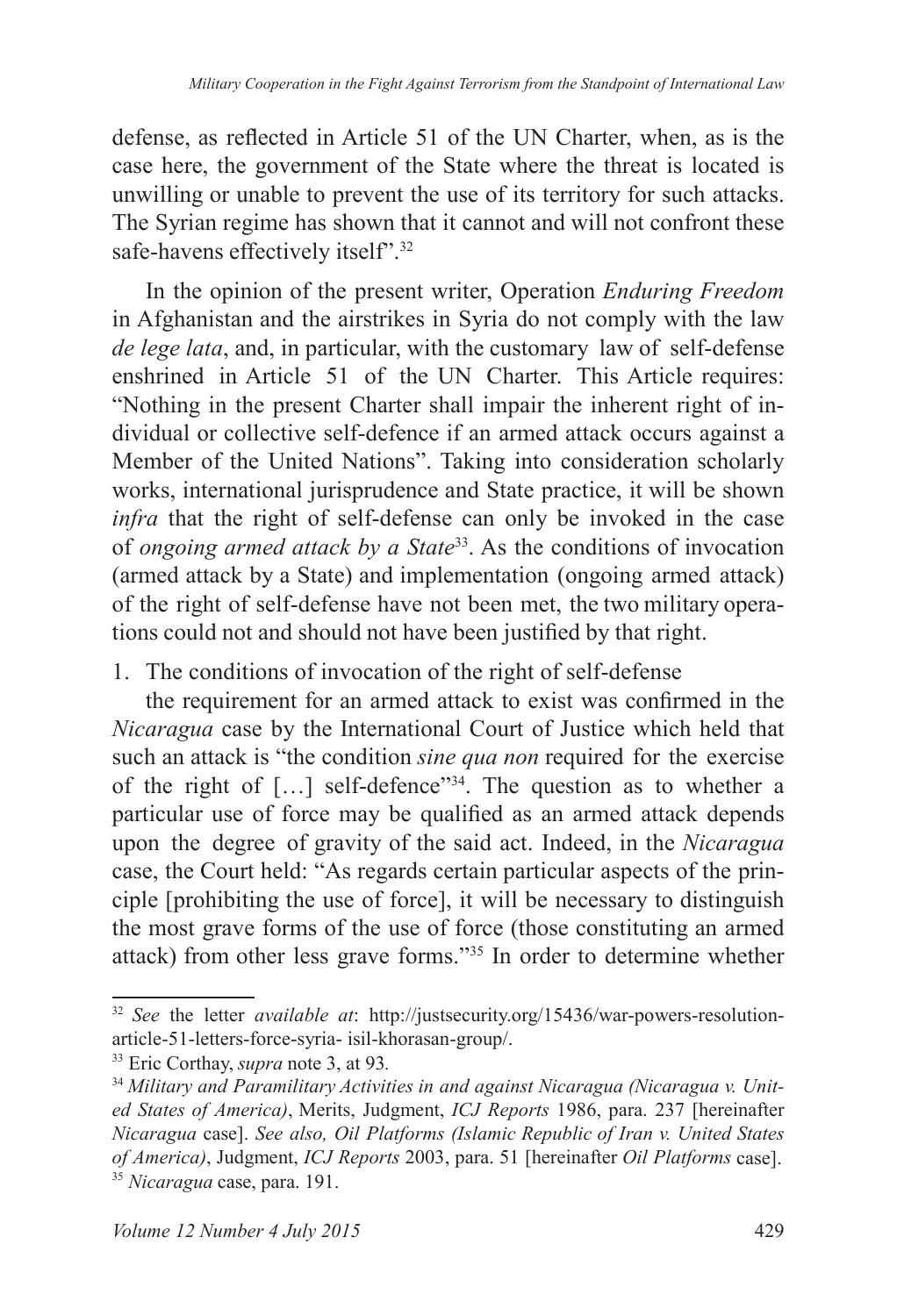the degree of gravity necessary for an armed attack has been reached, the scale and effect of the attack need to be analyzed.<sup>36</sup>

Terrorist attacks, as those perpetrated in New York (2001) or Bali (2002), show that non- state actors are capable of severely endangering national and international peace and security with, at the very least, the same degree of effectiveness and horror as the conduct of any conventional armed attack by States. Therefore, some scholars and certain members of the international community assert that an armed attack giving rise to the right of self-defense can be carried out by individuals or groups of individuals even when those entities have no suffi- $\square$ cient connection with a State for attributing their violent conduct to that State.<sup>37</sup> However, many scholars, to which one subscribes, have serious reservations with regard to the opinion according to which the act that triggers a reaction in self-defense might be the conduct of a person or group of persons which is not attributed to a State.<sup>38</sup>

a. The jurisprudence of the international court of justice The International Court of Justice, which is the principal judicial organ of the United Nations and whose task is mainly to explain the state of international law on particular points at a specific mo-

ment, has recalled many times that an armed attack is and must be

<sup>36</sup> *Ibid.,* para. 195.

<sup>37</sup> *See notably* Humphrey Waldock, *supra* note 10, at 463-464, and 498; Dereck W. Bowett, *supr*a note 2, at 55- 56; James E. S. Fawcett, 'Intervention in International law. A Study of Some Recent Cases', *Collected Courses…*, 1961-II, at 363; Ruth Wedgwood, 'Responding to Terrorism: The Strikes Against bin Laden', *Yale J.Int'l L*., vol. 24, num. 2, 1999, at 564; Thomas M. Franck, 'Terrorism and the Right of Self-Defense', *AJIL*, vol. 95, num. 4, 2001, at 840; Yoram Dinstein, *War, Aggression and Self-Defence*, 3rd ed., Cambridge, Cambridge University Press, 2001, at 192 and 214, Jordan J. Paust, 'Use of Armed Force against Terrorists in Afghanistan, Iraq, and Beyond', *Cornell Int'l L.J*., vol. 35, num. 3, 2002, at 534.

<sup>38</sup> *See inter alia* Joseph L. Kunz, 'Individual and Collective Self-Defense in Article 51 of the Charter of the United Nations', *AJIL*, vol. 41, num. 4, 1947, at 878; Hans Kelsen, 'Collective Security and Collective Self- Defense under the Charter of the United Nations', *AJIL*, vol. 42, num. 4, 1948, at 791; Eric P. J. Myjer, Nigel D. White, 'The Twin Towers Attack : an Unlimited Right to Self-Defence ?', *JCSL*, vol. 7, 2002, at 7; Marcelo G. Kohen, 'Is the Legal Argument for Self-Defence against Terrorism Correct ?', in: Wybo P. Heere (ed.), *From Government to Governance, The Growing Impact of Non-State Actors on the International and European Legal System*, The Hague, TMC Asser Press, 2003, at 290.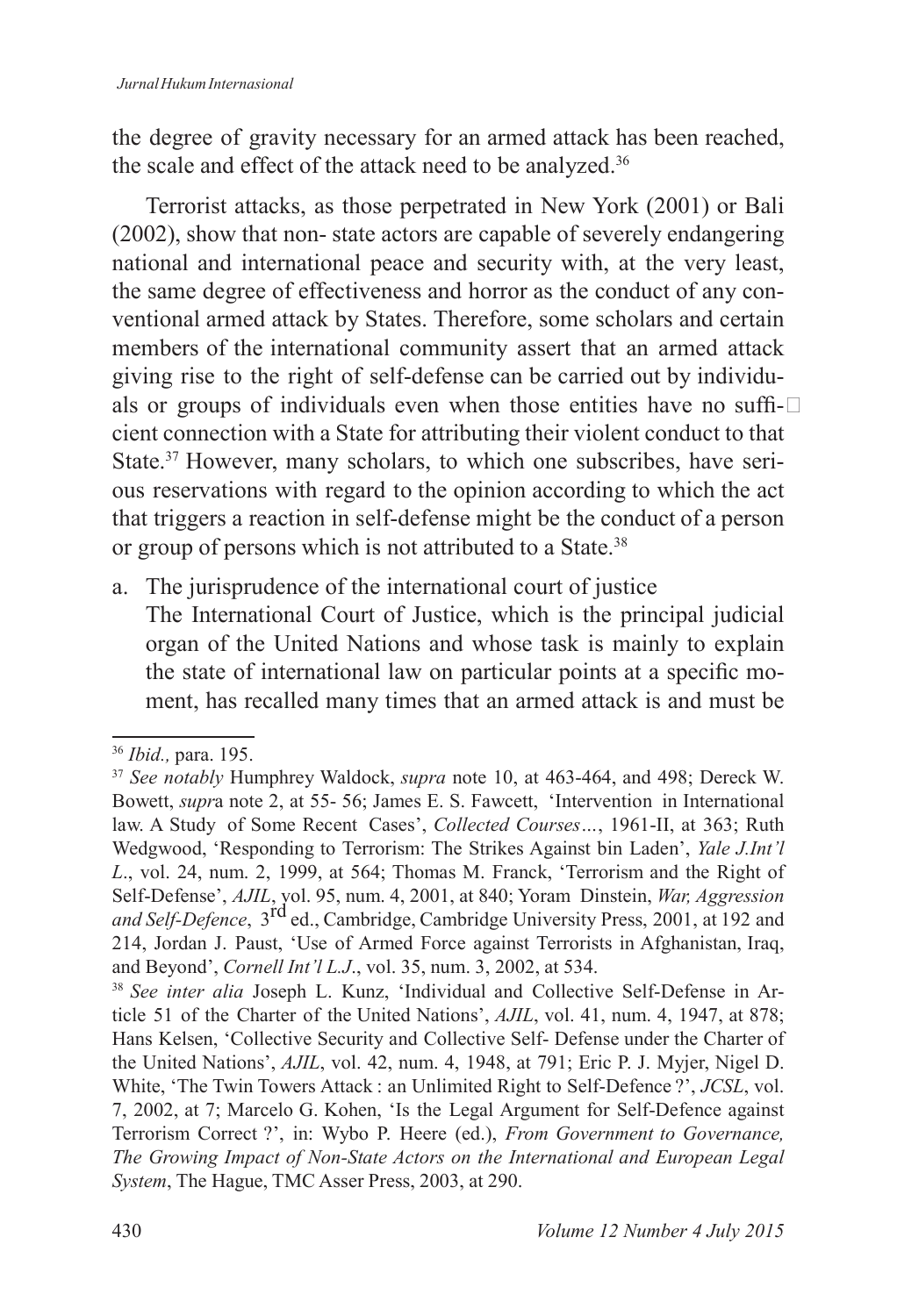understood as being an act of State. For example<sup>39</sup>, in 1986, in the *Nicaragua* case, the Court linked and quasi assimilated the concept of armed attack mentioned under Article 51 of the UN Charter with the concept of aggression used in the Annex (Definition of Aggression) to the Resolution 3314 (XXIX) of the General Assembly<sup>40</sup>. Article I of the Annex defines the concept of aggression as "[…] the use of armed force *by a State* against the sovereignty, territorial integrity or political independence of another State, or in any other manner inconsistent with the Charter of the United Nations"<sup>41</sup> . Almost twenty years later, in the *Wall* case, when answering the question whether the construction of a wall between Israel and Palestine could be justified by the right of self-defense, the Court held that "Article 51 of the Charter […] recognizes the existence of an inherent right of self-defence in the case of armed attack by one State against another State."<sup>42</sup> However, as "Israel [did] not claim that the attacks against it are imputable to a foreign State" the Court concluded that Article 51 of the UN Charter had no relevance in this  $case<sup>43</sup>$ .

b. The opinion of the international law commission

 The International Law Commission, which is responsible for the codification and progressive development of international law, points out that the act which triggers an action in self-defense must be an internationally wrongful act, *i.e.* an act of State. Indeed, in the Addendum to the eighth report on State responsibility, Roberto Ago underlined that "the State takes action [in self-defense] after having suffered an international wrong, namely, the non-respect of one of its rights by the State against which the action in question is directed"<sup>44</sup>. Then, when clarifying the nature of the 'wrong', Ago

<sup>39</sup> *See also* as another example but not detailed here, *Oil Platforms* case, *supra* note 34, paras. 51 and 61.

<sup>40</sup> *Nicaragua* case, *supra* note 34, para. 195.

<sup>41</sup> Emphasis added.

<sup>42</sup> *Legal Consequences of the Construction of a Wall in the Occupied Palestinian Territory*, Advisory Opinion, *ICJ Reports* 2004, para. 139.

<sup>43</sup> *Ibid.*

<sup>44</sup> Roberto Ago, 'Addendum to the eighth report on State responsibility: The internationally wrongful act of the State, source of international responsibility', *Y.B. Int'l L. Comm'n*, Vol. II, Part. One, 1980, at 54, para. 89.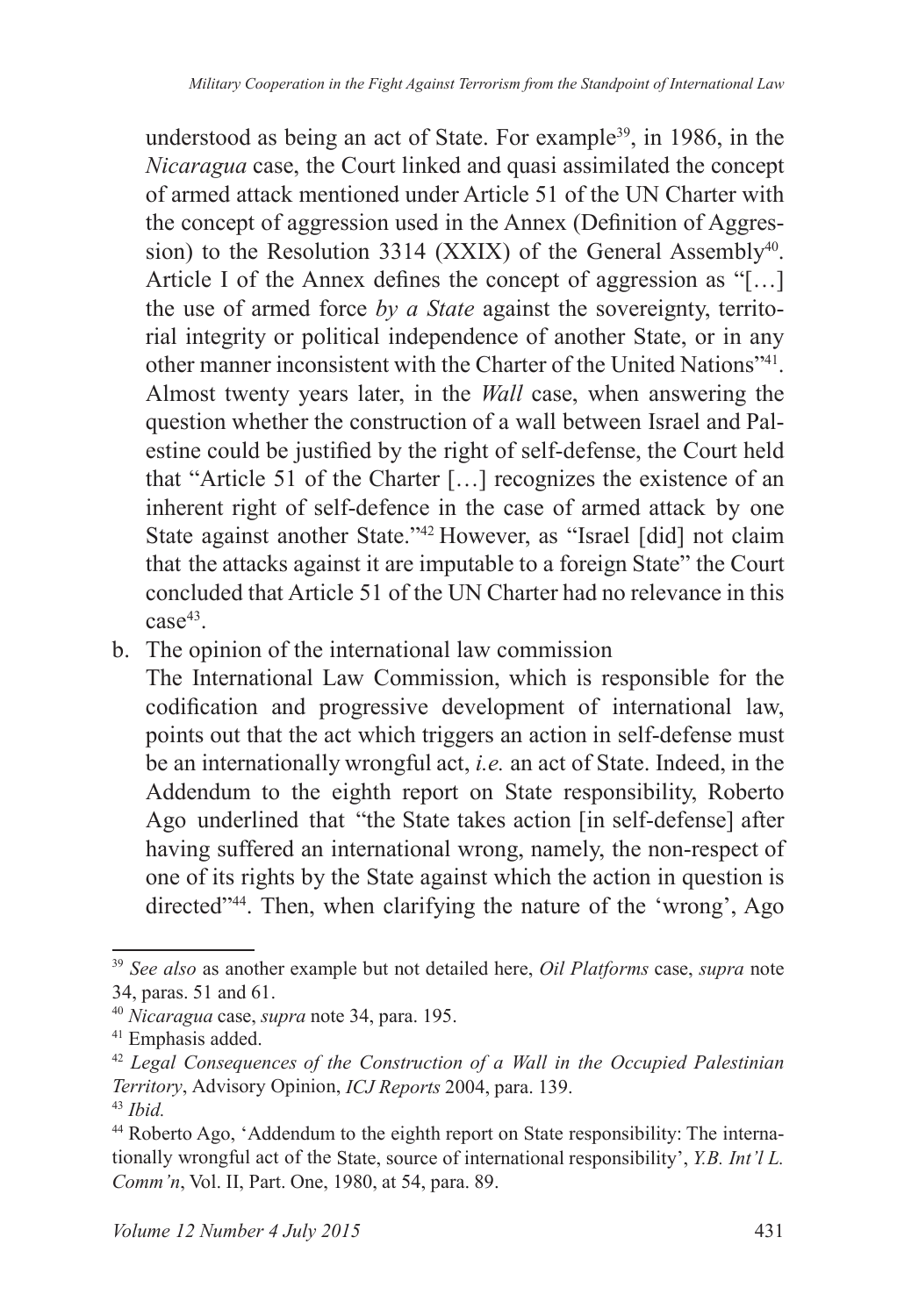underscored that "the only international wrong which, exceptionally, makes it permissible for the State to react against another State by recourse to force, despite the general ban on force, is an offence which itself constitutes a violation of the ban<sup>345</sup>.

 When non-state actors launch an attack against a State from the territory of another one but their conduct is not attributed to any State, no internationally wrongful act is committed by them. In particular, no violation of the fundamental principle on the prohibition of the use of force, and consequently no armed attack in the meaning of Article 51 can occur because the principle on the prohibition of the use of force applies only to States and in their relations with others. Therefore, according to Ago, in such a situation the victim State is not authorized to invoke the right of self-defense, although it is still lawful for that nation to take appropriate security measures within its territory in order to defend its citizens and maintain peace and security.

c. The rules of attribution

 For the reasons mentioned above, an armed attack is and can only be the conduct of a State. In other words, in order to assess if the 9/11 terrorist attacks are susceptible to being referred to as an armed attack, it is *inter alia* necessary to determine if that act is attributable to a State. To do that, the rules of attribution mentioned under Chapter II of the Articles on Responsibility of States for Internationally Wrongful Acts must be applied<sup>46</sup>. Chapter II specifies the limitative conditions under which a conduct is attributable to a State.

 With regard to Operation *Enduring Freedom*, none of these conditions have been invoked by the United States or the United Kingdom to declare that the 9/11 attacks were attributable to a State. Indeed, not once did they contend that bin Laden and his group were *de jure* organs of a government (Art. 4), or that their conduct was carried out on the instructions or under the direction or control of a State (Art. 8), or that their actions had been acknowledged and adopted by State authorities *ex post facto* (Art. 11).

 Concerning the airstrikes in Syria against ISIL, some scholars and law practitioners hold the view that when a State is 'unwilling or

<sup>45</sup> *Ibid.*

<sup>46</sup> *See* ILC Articles, *supra* note 20.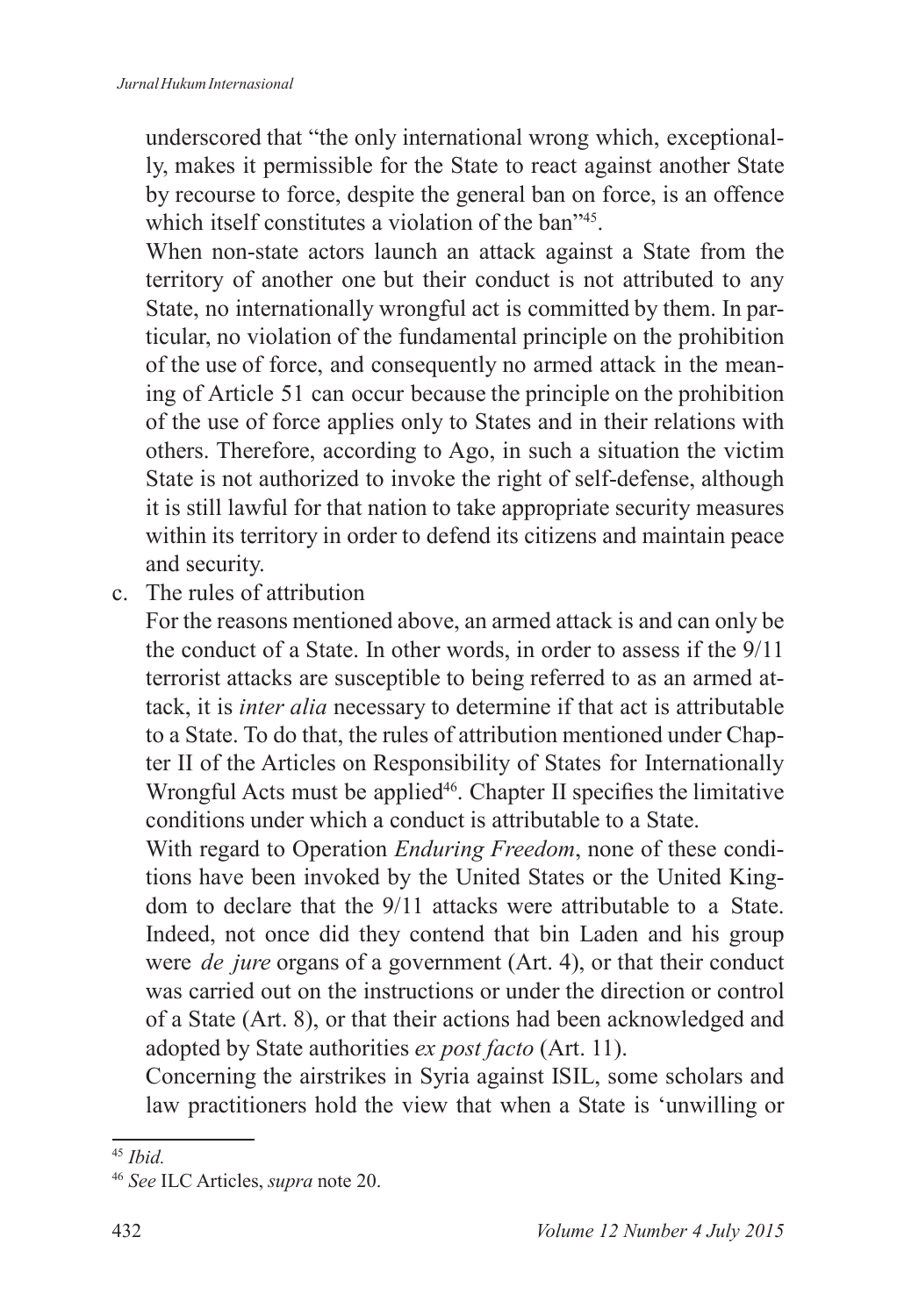unable' to prevent individuals from using its territory for launching terrorist attacks, it may be lawful for the targeted State – or other States in case of collective self-defense – to use force in selfdefense in order to address that threat<sup>47</sup>. This raises the question of whether a new condition of attribution has emerged, and more exactly, whether failure to prevent or punish terrorist attacks conducted by non-state actors justifies inferring the host State's *complicity*  in the individuals' acts, and consequently regarding the terrorist acts as the conduct of the host State.

i. The theory of complicity and the standard of due diligence According to the controversial theory of complicity invoked today by some scholars in the context of the fight against terrorism<sup>48</sup>, the actions carried out in the territory of the victim State by private entities residing in the territory of the host State are attributed to that latter State, not because the private entities would have acted on its behalf, on its instructions, or under its direction or control, but simply because the host State has failed to fulfill its *ex ante facto* duty of not tolerating, supporting or encouraging (*e.g.* funding, arming, training) the preparation in its territory of actions directed against the victim State, or its *ex post facto* duty of prosecuting and punishing or extraditing the offenders for their wrong<sup>49</sup>. In other words, States would be complicit and would be held responsible for the conduct of individuals when they fail to fulfill their international obligations of vigilance. Such an obligation can be broadly defined as a requirement for each State to protect other States, as well as the representatives and the nationals of these other States, against the illicit acts carried out or about to be perpetrated by

<sup>47</sup> *See* John B. Bellinger, *Legal Issues in the War on Terrorism*, conference given at the London School of Economics, 31 October 2006, *available at:* http://www2.lse. ac.uk/PublicEvents/pdf/20061031\_JohnBellinger.pdf.

<sup>48</sup> Yoram Dinstein, 'Comments on the Presentations by Nico Kirsch and Carsten Stahn', in: Walter Christian, *et al.* (eds), *Terrorism as a Challenge for National and International Law: Security versus Liberty?*, Heidelberg, Springer, 2004, at 920; Michael Byers, 'Not yet havoc: geopolitical change and the international rules on military force', *Review of International Studies*, vol. 31, supplement, 2005, at 58.

<sup>49</sup> Roberto Ago, 'Fourth Report on State Responsibility, The internationally wrongful act of the State, source of international responsibility', *Y.B. Int'l L. Comm'n*, Vol. II, 1972, at 119-120, para. 135 (theory rejected by Ago).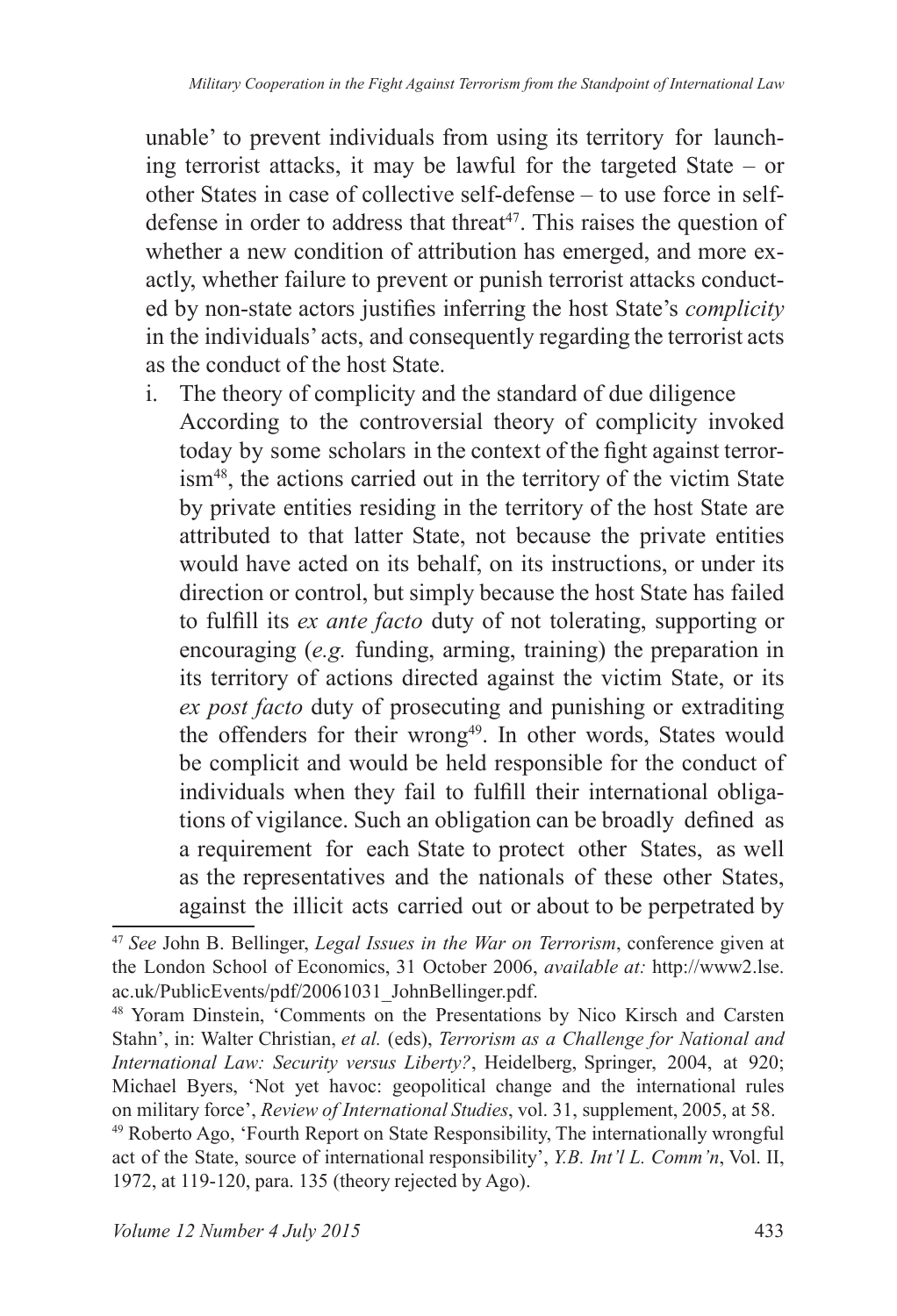individuals, when these acts are conceived, prepared and/or carried out within its territory or under its jurisdiction<sup>50</sup>.

 It is worth noting that the obligation of vigilance is not absolute. It is an obligation of conduct and not of result<sup>51</sup>. The host State – Syria, for instance – is only required to employ all means reasonably available to prevent or repress non-state actors' conduct. When doing so, the host State fulfils its obligation of vigilance and cannot be accused of tolerating or acquiescing to the terrorist activities, even if it is not able to efficiently prevent or repress such activities<sup>52</sup>. Contrariwise, in the event Syria is able but unwilling to take measures against ISIL it would breach its obligation of due diligence.

ii. A fundamental difference between terrorists 'conduct and states' conduct

 It is essential to understand that a violation of the obligation of due diligence by Syria doesn't at all imply that the country engages its international responsibility for the injurious conduct of ISIL. Indeed, acts committed by private individuals acting as such cannot be considered as acts of the State and therefore the latter is not held responsible for the acts of the formers<sup>53</sup>. Nevertheless, actions of private individuals might reveal the existence of an internationally wrongful act – an action or omission of organs of the State –, and it is that very wrongful act which entails the international responsibility of the State.

 The acts of individuals are described as 'catalysts', and what is attributed to the State and might involve its international re-

<sup>50</sup> Riccardo Pisillo-Mazzeschi, 'The Due Diligence Rule and the Nature of International Responsibility of States', *GYIL*, vol. 35, 1992, at 34 ff.; François Dubuisson, 'Vers un renforcement des obligations de diligence en matière de lutte contre le terrorisme?', in: Karine Bannelier, *et al.* (ed. by), *Le Droit international face au terrorisme*, CEDIN-Paris I, Pedone, Cahiers internationaux num. 17, 2002*,* at 141-157.

<sup>51</sup> *Application of the Convention on the Prevention and Punishment of the Crime of Genocide (Bosnia and Herzegovina v. Serbia and Montenegro)*, Judgment, *ICJ Reports* 2007, para. 430 [hereinafter *Genocide Convention* case].

<sup>52</sup> *See Armed Activities on the Territory of the Congo (Democratic Republic of the Congo v. Uganda)*, Judgment, *ICJ Reports* 2005, para. 301; *Genocide Convention*  case, *supra* note 51, para. 430.

<sup>53</sup> Roberto Ago, *supra* note 49, at 96, para. 63.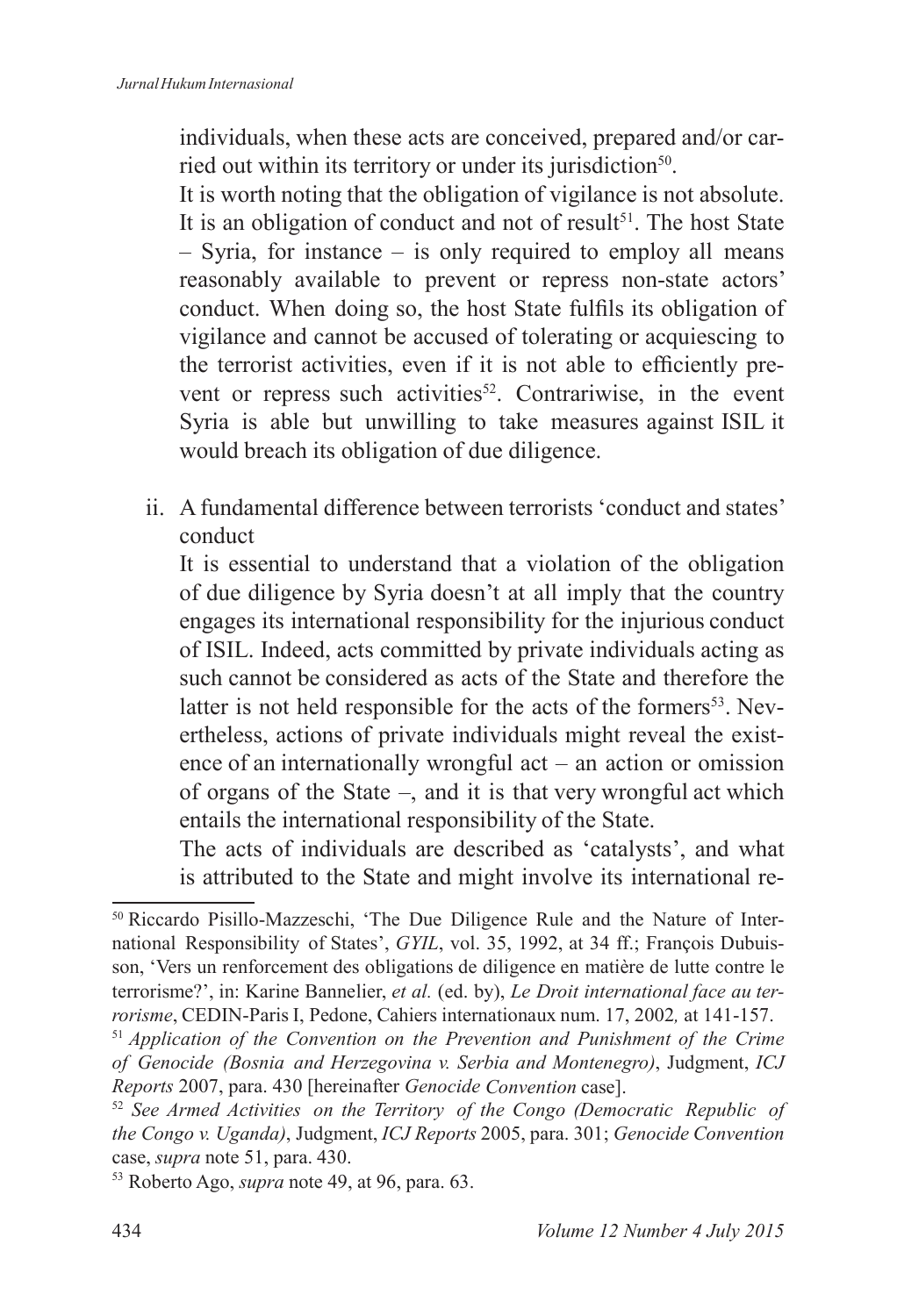sponsibility are not the catalysts *per se* but what is revealed by the catalysts<sup>54</sup>. In the context of the fight against terrorism, the catalysts  $- i.e.$  the conduct of terrorists acting as private individuals – might highlight the violation of the due diligence obligation by the State in whose territory terrorist actions are conceived and prepared, *i.e.* the violation of the duty to prevent terrorist attacks and/or to punish their acts injurious to the other States. Such a breach arises notably when the host State uses indirect force, examples of which are listed in the annex to Resolution 2625 (XXV) of the General Assembly: organizing, assisting in terrorists acts in another State, acquiescing in organized activities within its territory, etc.

 When infringing its due diligence obligation, the host State engages its international responsibility towards other States and is required to cease the wrongful conduct and to make full reparation for the injury caused<sup>55</sup>. For its part, the targeted State has the right to take countermeasures against the host State in order to induce the latter to comply with its international obligations<sup>56</sup> – for example the obligation not to infringe the principle prohibiting the use of force embodied in Article 2, paragraph 4, of the UN Charter and referred to in the annex to Resolution 2625 (XXV). However, the targeted State is not allowed to unilaterally use armed force against the host State and to invoke self-defense, as the acts attributed to that latter State (*i.e.* assisting, acquiescing, etc.) do not constitute an armed attack but merely an indirect use of force<sup>57</sup>.

# 2. The conditions of implementation of the right of self-defense

The existence of an armed attack is a necessary condition, but not a sufficient one, for authorizing a State to use force in self-defense. The implementation of that right requires that the victim States also comply with three other "essential conditions for the admissibility of the

<sup>54</sup> *Ibid*., at 123, para. 140.

<sup>55</sup> *See* ILC Articles, *supra* note 20, in particular Arts. 28, 30 and 31.

<sup>56</sup> *Ibid*., Art. 49.

<sup>57</sup> *Nicaragua* case, *supra* note 34, para. 191.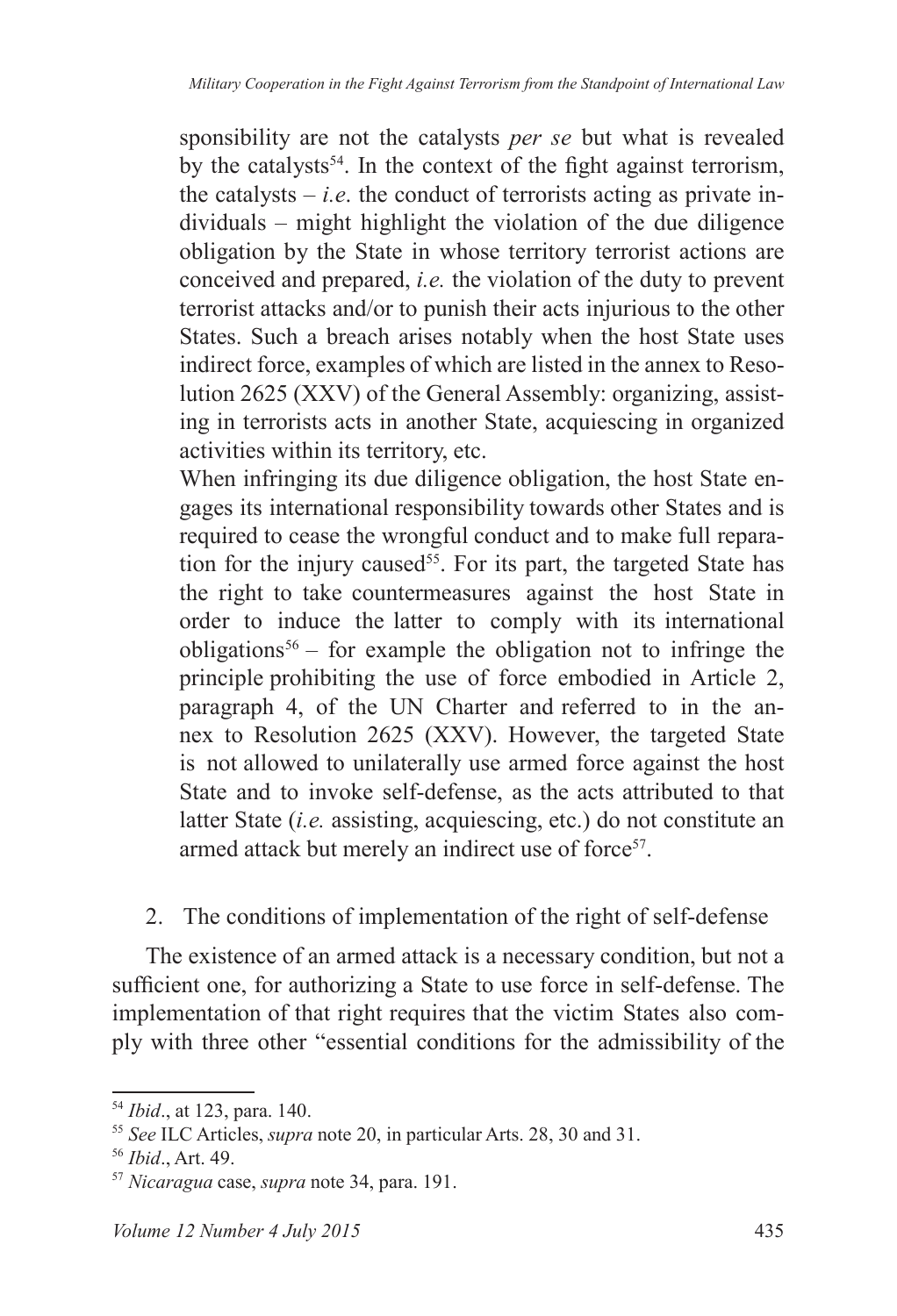plea of self-defence in a given case"<sup>58</sup>: the customary<sup>59</sup> requirements of necessity, proportionality and immediacy. Before analyzing the condition of immediacy, it is important to determine the exact purpose of self-defense, because the compliance of the action taken in self-defense with the requirements of the necessity, proportionality and immediacy is appreciated in light of this purpose.

a. The purpose of an action in self-defense

 Operation *Enduring Freedom* and the recent airstrikes in Syria have been justified by the desire to prevent and deter future terrorist attacks. The US Permanent Representative to the United Nations declared for example: "In response to [the 9/11 terrorist] attacks, and in accordance with the inherent right of individual and collective self-defence, United States armed forces have initiated actions designed to prevent and deter further attacks on the United States."<sup>60</sup> In fact, what the intervening States called self-defense is nothing more than the implementation of the nineteenth century concept of self-help (known also as self- preservation or selfprotection) that could be invoked in many differing situations such as preventing or deterring non-state actors from launching terrorist attacks61. However, since the 1930s the purpose of the right of selfdefense has been limited to one of halting and repelling an armed  $\text{attack}^{62}.$ 

 Today, the very large majority of States and scholars agree that the only admissible purpose of a military operation launched in selfdefense is to halt and/or to repel an armed attack $63$ . Roberto Ago,

<sup>58</sup> Roberto Ago, *supra* note 44, para. 119.

<sup>59</sup> *Nicaragua* case, *supra* note 34, para. 176.

<sup>60</sup> UN Doc. S/2001/946, 7 October 2001. *See also* UN Doc. S/2001/947.

<sup>61</sup> *See* Humphrey Waldock, *supra* note 10, at 463-464; Ian Brownlie, *supra* note 2, at 43.

<sup>62</sup> *See* the in-depth research conducted by Linos-Alexandre Sicilianos, *Les réactions décentralisées à l'illicite: des contre-mesures à la légitime défense*, Paris, LGDJ, 1990, at 297

<sup>&</sup>lt;sup>63</sup> See notably Antonio Cassese, 'Article 51', in: Jean-Pierre Cot, Alain Pellet (dir.), *La Charte des Nations Unies: Commentaire article par article*, Paris, Economica, 2<sup>nd</sup> ed., 1991, at 775; Oscar Schachter, 'The Right of States to Use Armed Force', *Mich.L.Rev*., vol. 82, num. 5 & 6, 1984, at 254; Rosalyn Higgins, *Problems and Process: International Law and How We Use It*, Oxford, Clarendon Press, 1994, at 232; Judith Gardam, 'Necessity and Proportionality in Jus ad Bellum and Jus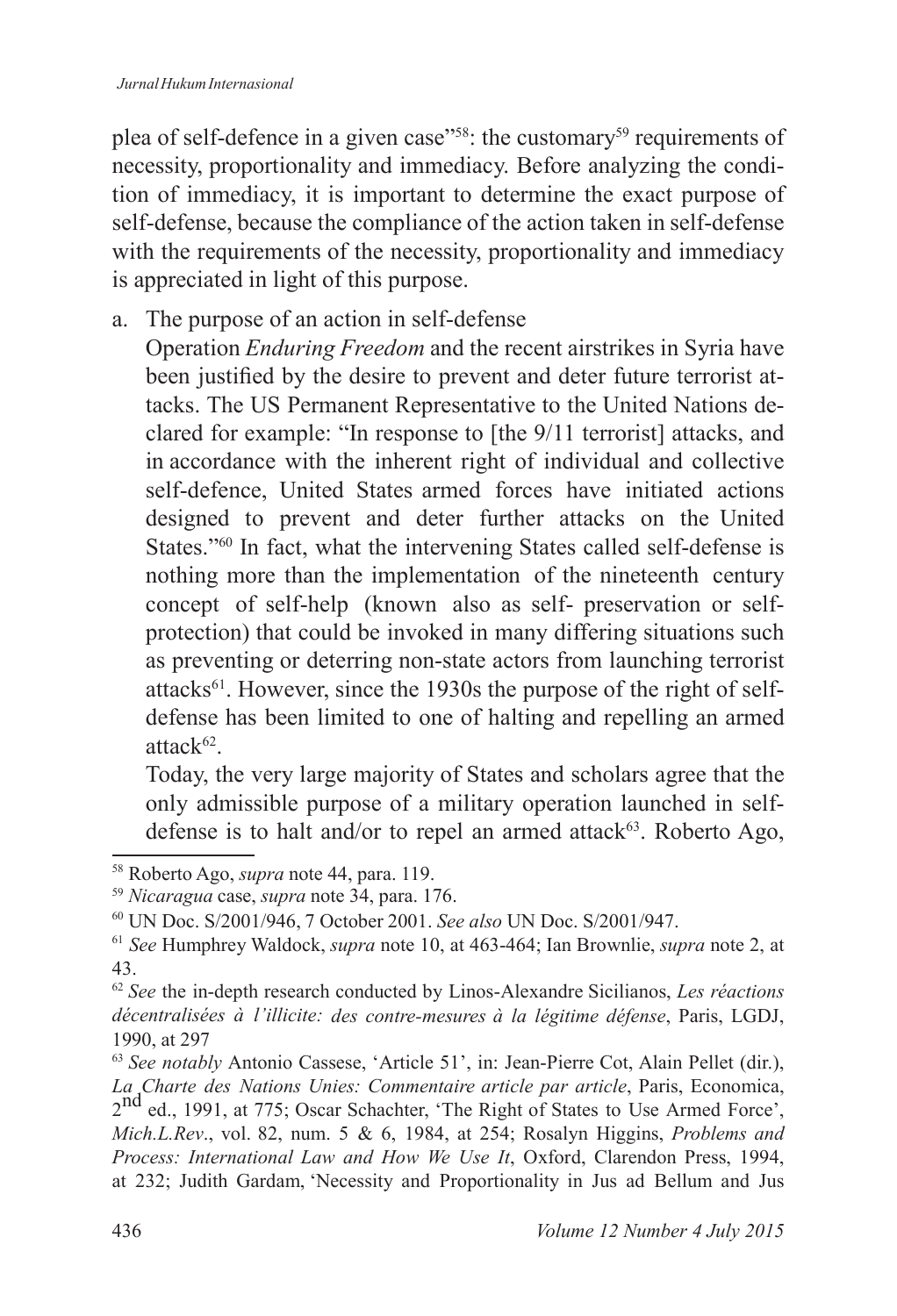for example, underscored that "the objective to be achieved by the conduct in question [*i.e*. self-defense], its *raison d'être*, is necessarily that of repelling an attack and preventing it from succeeding, and nothing else<sup>"64</sup>. The term 'preventing it from succeeding' must be interpreted as meaning 'defeating an ongoing armed attack<sup>'65</sup>. It is true that for many years now, some scholars and States $66$ have invoked other more controversial purposes for the right of self-defense. According to those scholars, actions in self-defense would be also authorized to prevent attacks and deter attackers from launching operations in the future<sup>67</sup>. This stretching out of the selfdefense's purpose has often been invoked in the context of the war against terrorism, notably because terrorist operations are so sudden and sporadic that it is therefore much easier to prevent or repel terrorist attacks than to halt ongoing ones. However, it must be stressed that such a doctrine has never been confirmed by the actual State practice which has never been neither constant nor uniform – conditions for the existence of a new customary rule<sup>68</sup> – with regard to that matter.

b. The condition of immediacy

 The condition of immediacy is closely linked to the objective of self-defense. The former raises the question of when can an action in self-defense be launched: before, during or after an armed

<sup>64</sup> Roberto Ago, *supra* note 44, at 69, para. 119.

<sup>65</sup> *See* Luigi Condorelli, 'Les attentats du 11 septembre et leurs suites: où va le droit international?', *RGDIP*, t. 105, 2001, at 838.

in Bello', in: Laurence Boisson de Chazournes, Philippe Sands (ed.), *International Law, The International Court of Justice and Nuclear Weapons*, Cambridge, Cambridge University Press, 1999, at 280

<sup>66</sup> Eric Corthay, *supra* note 3, at 241-250.

<sup>67</sup> *See notably* Louis Henkin, 'The Use of Force: Law and U.S. Policy', in: Henkin Louis, *et. al.* (ed.), *Right v. Might, International Law and the Use of Force*, New York, London, Council on Foreign Relations Press, 1989, at 45; Oscar Schachter, *International Law in Theory and Practice*, Dordrecht, Boston, Martinus Nijhoff Publishers, 1991, at 154; Jost Delbrück, 'The Fight Against Terrorism: Self-Defense or Collective Security as International Police Action? Some Comments on the International Legal Implications of the 'War Against Terrorism'', *GYIL*, vol. 44, 2001, at 17. 68 For the conditions relating to the existence of a new customary rule, *see Colombian-Peruvian Asylum Case*, Judgment, *ICJ Reports* 1950, notably at 277; *Continental Shelf (Libyan Arab Jamahiriya/Malta)*, Judgment, 3 June 1985, *ICJ Reports* 1985, para. 27.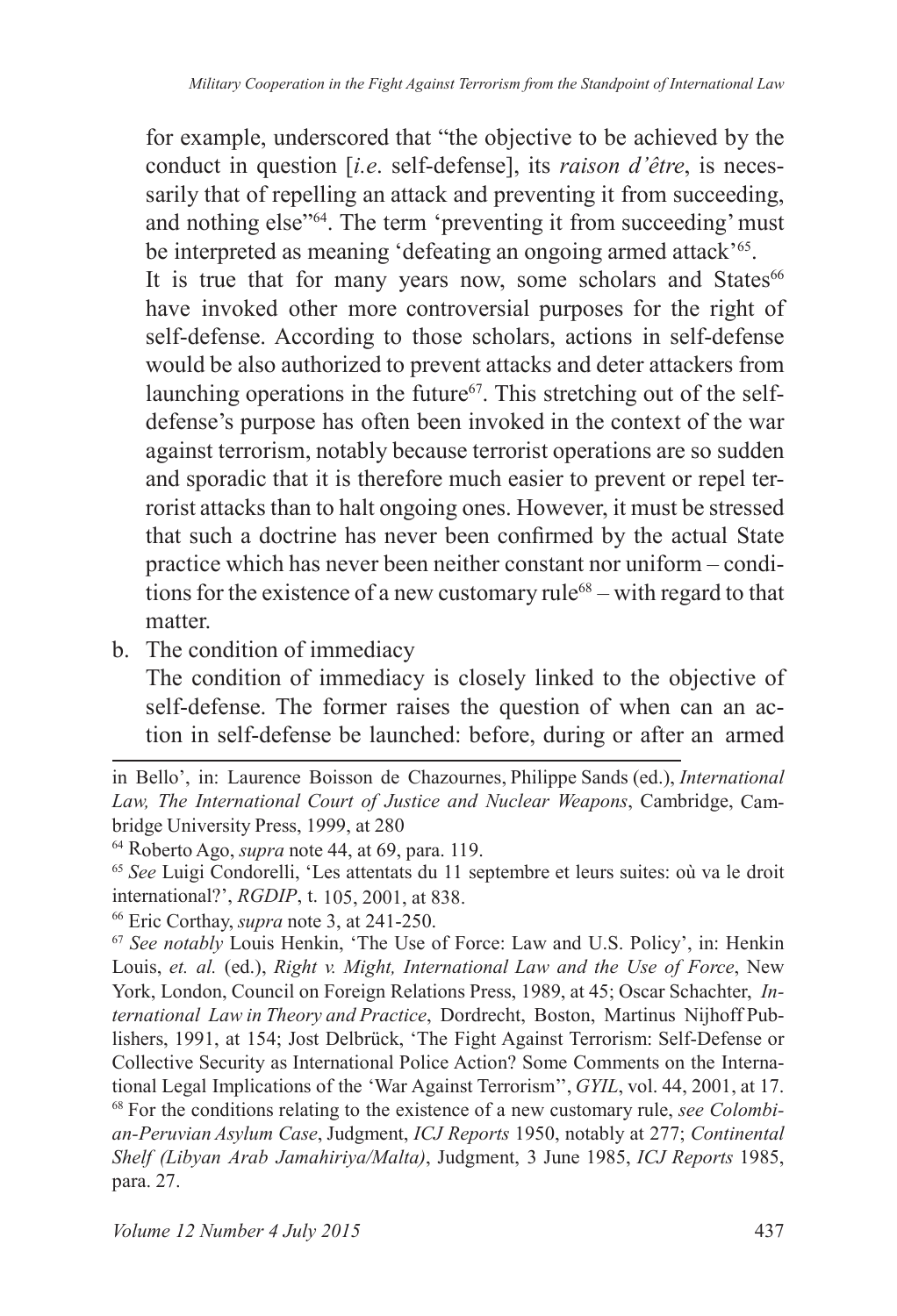attack? Operation *Enduring Freedom* and the air campaign in Syria have been justified by the right of anticipatory self-defense  $(i.e.$  preventing further attacks)<sup>69</sup>. However, an interpretation of the letter and spirit of Article 51, the study of actual State practice subsequent to the adoption of the Charter, as well as the reading of the International Court of Justice's decisions, have led to the conclusion that the alleged right of anticipatory self- defense has no place in international law to date.

 Article 51 of the UN Charter provides that "[n]othing in the present Charter shall impair the inherent right of individual or collective self-defence *if an armed attack occurs*" <sup>70</sup>. A textual interpretation of the provision leads to a rejection of the doctrine of anticipatory self- defense. Indeed, the wording 'if an armed attack occurs' is clear and does not mean 'if the threat of an armed attack occurs'. In other words, and according to the canon *expressio unius est exclusio alterius*, the condition stated in Article 51 – the existence of an ongoing armed attack – is the only condition admitted for the exercise of the right of self-defense<sup>71</sup>. In addition, and following a purposive interpretation of the UN Charter, one can point out that the will of those who drafted the Charter was to limit as much as possible the right for States to use force in their international relations, and not to recognize a right of self-protection that could be implemented every time they were threatened<sup>72</sup>.

 It is *a priori* not impossible that, between 1945 and today, States have expansively interpreted Article 51 and considered that nowadays the said provision authorizes States to use force in anticipation of an attack. In that case, actual State practice would have given rise to a new customary law of anticipatory self-defense. This being

<sup>69</sup> The operation in Syria is also carried out to eliminate continuing attacks from ISIL against Iraq. See letter of the US Permanent Representative, *supra* note 32.

<sup>70</sup> Emphasis added.

<sup>71</sup> *See* Josef L. Kunz, *supra* note 38, at 878; Hans Kelsen, *The Law of the United Nations. A Critical Analysis of its Fundamental Problems*, London, Stevens, 1950, at 797. *Contra* Myres S. McDougal, 'The Soviet-Cuban Quarantine and Self-Defense', *AJIL*, vol. 57, num. 3, 1963, at 600.

<sup>72</sup> Louis Henkin, *supra* note 8, at 142; Albrecht Randelzhofer, 'Article 51', in: Bruno Simma (ed.), *The Charter of the United Nations, A Commentary*, vol. I, Munich, C. H. Beck, 2002, at 803.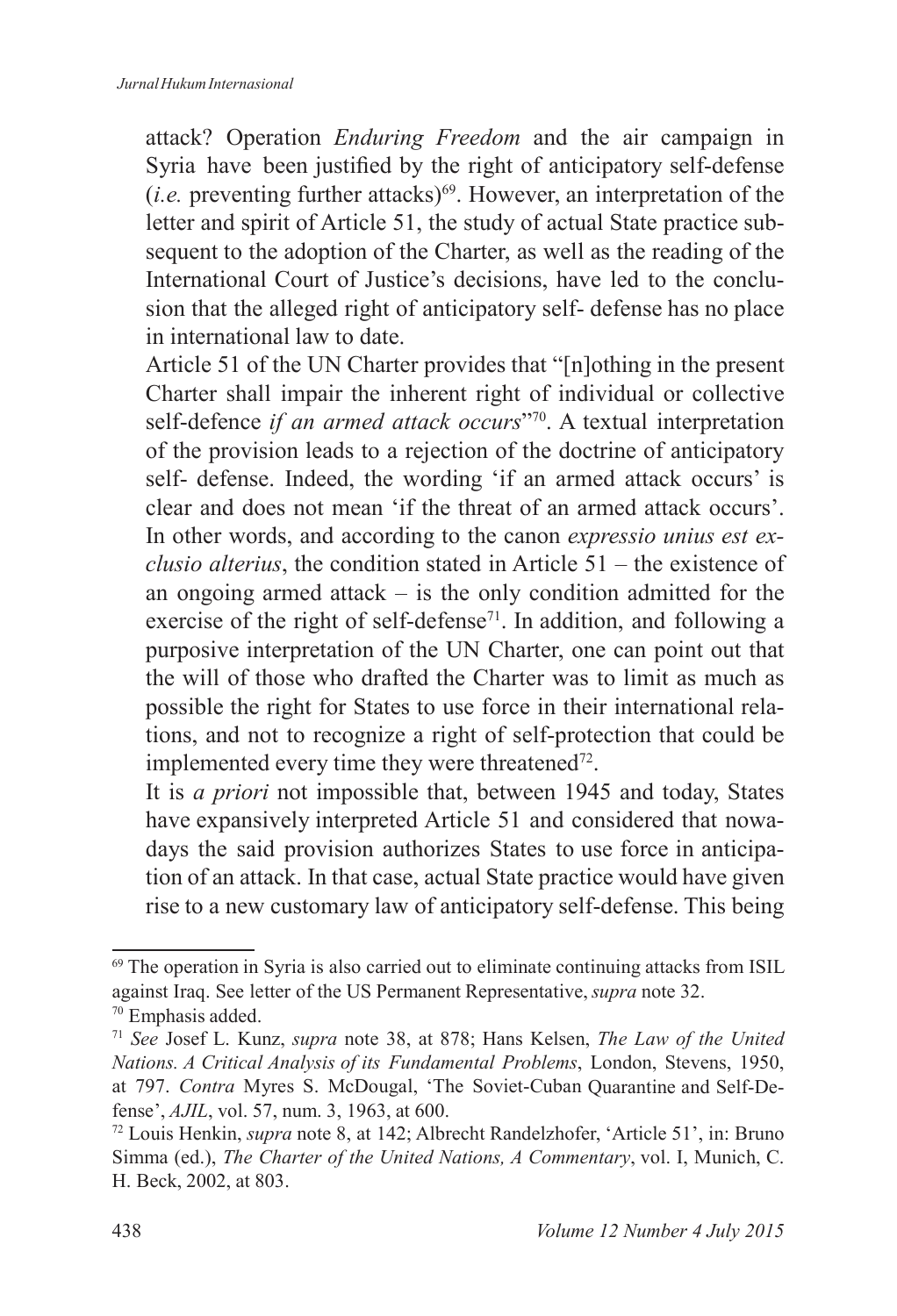said, in order for a new customary law to emerge, actual practice of "the international community of States as a whole"73, – a practice that reflects their *opinio juris* – must have been constant and uniform. However, the examination of actual State practice leads to the conclusion that the requirements of constancy and uniformity have not (yet) been met. Indeed, since 1945, the operations justified by a right of self-defense in anticipation of terrorist attacks show a radical division between States<sup>74</sup>. Few of them accepted a legal right of anticipatory self-defense. Many qualified the military operations as notably being aggressions<sup>75</sup> or acts of aggression<sup>76</sup>. The same division exists with regard to Operation *Enduring Freedom*. Although many States remained silent on the legality of the operation – and it is therefore not easy to determine whether such a silence was the expression of their approbation or, on the contrary, of their condemnation of the operation – some States<sup>77</sup> and international organizations<sup>78</sup> claimed that the operation was justified by the right of self-defense, while a few States openly qualified the joint military operation as an aggression or in violation of the Afghan sovereignty<sup>79</sup>. This brief study of State practice subsequent to the adoption of the UN Charter seems to show that States are divided on the question of whether the right of anticipatory self-defense has a place in international law. Therefore, as the actual practice of the international community of States as a whole is not uniform, as well as not constant – and even if the international community as a

<sup>73</sup> *See* Art. 53 of the *Vienna Convention on the Law of Treaties*, *available at*:

http://untreaty.un.org/ilc/texts/instruments/english/conventions/1\_1\_1969.pdf.

<sup>74</sup> *See* Eric Corthay, *supra* note 3, at 241-250.

<sup>75</sup> With regard to Operation *Litani* (1978), *see* UN Docs. S/PV.2071, 2072 and 2073.

<sup>76</sup> It was notably the case during the 1975 Israeli raid against Palestinian camps in Lebanon, *see* UN Docs. S/PV.1859, 1860, 1861, 1862.

<sup>77</sup> *See notably* Commonwealth of Dominica, UN Doc. A/56/PV.51, 13 November 2001, at 2; Republic of Moldova, UN Doc. A/56/PV.56, 16 November 2001, at 10; Seychelles, UN Doc. A/56/PV.56, at 32; France, UN Doc. S/PV.4413, 12 November 2001, at 7; Norway, UN Doc. S/PV.4413, at 10.

<sup>78</sup> NATO invoked Article 5 of the Treaty of Washington (collective self-defense), 'Statement by NATO Secretary General, Lord Robertson', Press Release 138, 8 October 2001; European Union, UN Doc. A/56/PV.44, 10 November 2001, at 37.

<sup>79</sup> *See* Cuba, UN Doc. A/56/PV.13, 1st October 2001; Iraq, UN Doc. A/56/PV.51, 13 November 2001; North Korea, UN Doc. A/56/PV.52, 14 November 2001.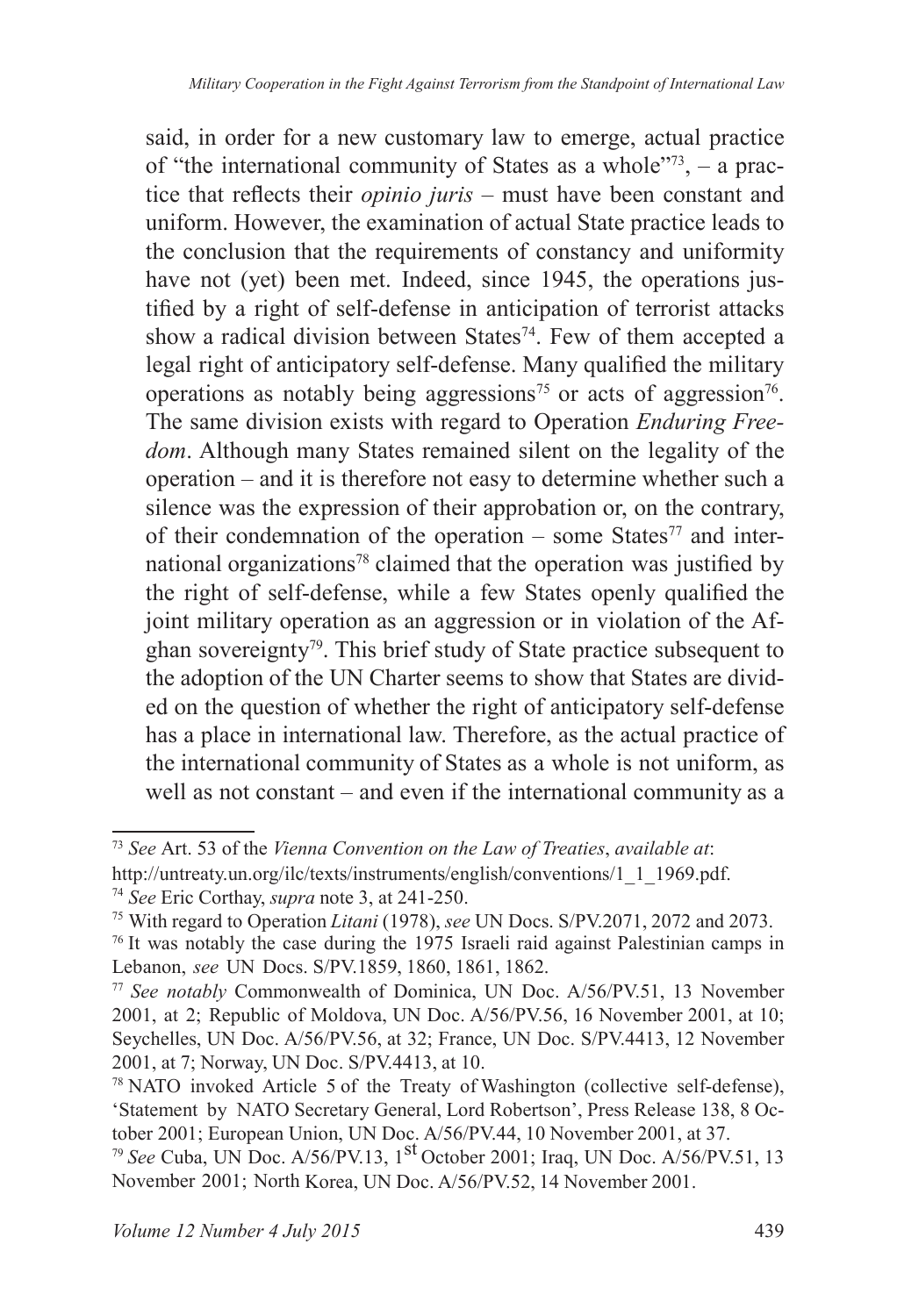whole demonstrated an approbation of the operation in Syria, this would not mean that the criteria of constancy is met – it may be concluded that the right of anticipatory self- defense does not exist in general international law.

 The conclusions mentioned above are confirmed by judicial decisions<sup>80</sup>. In the *Oil Platforms* case, whose judgment was rendered after the launch of Operation *Enduring Freedom*, the Court held: "in order to establish that it was legally justified in attacking the Iranian platforms in exercise of the right of individual self-defence, the United States has to show that *attacks had been made* upon it for which Iran was responsible; and that those attacks were of such a nature as to be qualified as "armed attacks" within the meaning of that expression in Article 51 of the United Nations Charter, and as understood in customary law on the use of force"<sup>81</sup>. Therefore, the Court states that the implementation of the right of self- defense requires the existence of an armed attack, and not only the existence of a threat of attack; a condition not fulfilled in the case of Operation *Enduring Freedom.*

# B. THE SYSTEM OF COLLECTIVE SECURITY

Terrorism is a scourge that the international community attempts to prevent and eradicate. Nevertheless, as mentioned *supra*, given that most of the terrorist attacks are sudden, sporadic and not attributed to a State, it is very difficult to justify a military counter-terrorism operation through the right of self-defense. If States consider it necessary to use force against terrorists, and for their operations to be legal, it would be then preferable for them to look for and apply the second exception to the principle prohibiting the use of force: an authorization by the Security Council to use armed force. Their military operations would be consequently an application of the mechanism of collective security – at least of its spirit if not of its letter– provided for by the Chapter VII of the UN Charter.

Collective security can be defined as a system in which, when peace and security of a State are undermined or about to be affected,

<sup>80</sup> *See also Nicaragua* case, *supra* note 34, paras. 176, 195 and 232.

<sup>81</sup> *Oil Platforms* case, *supra* note 34, para. 51 (emphasis added).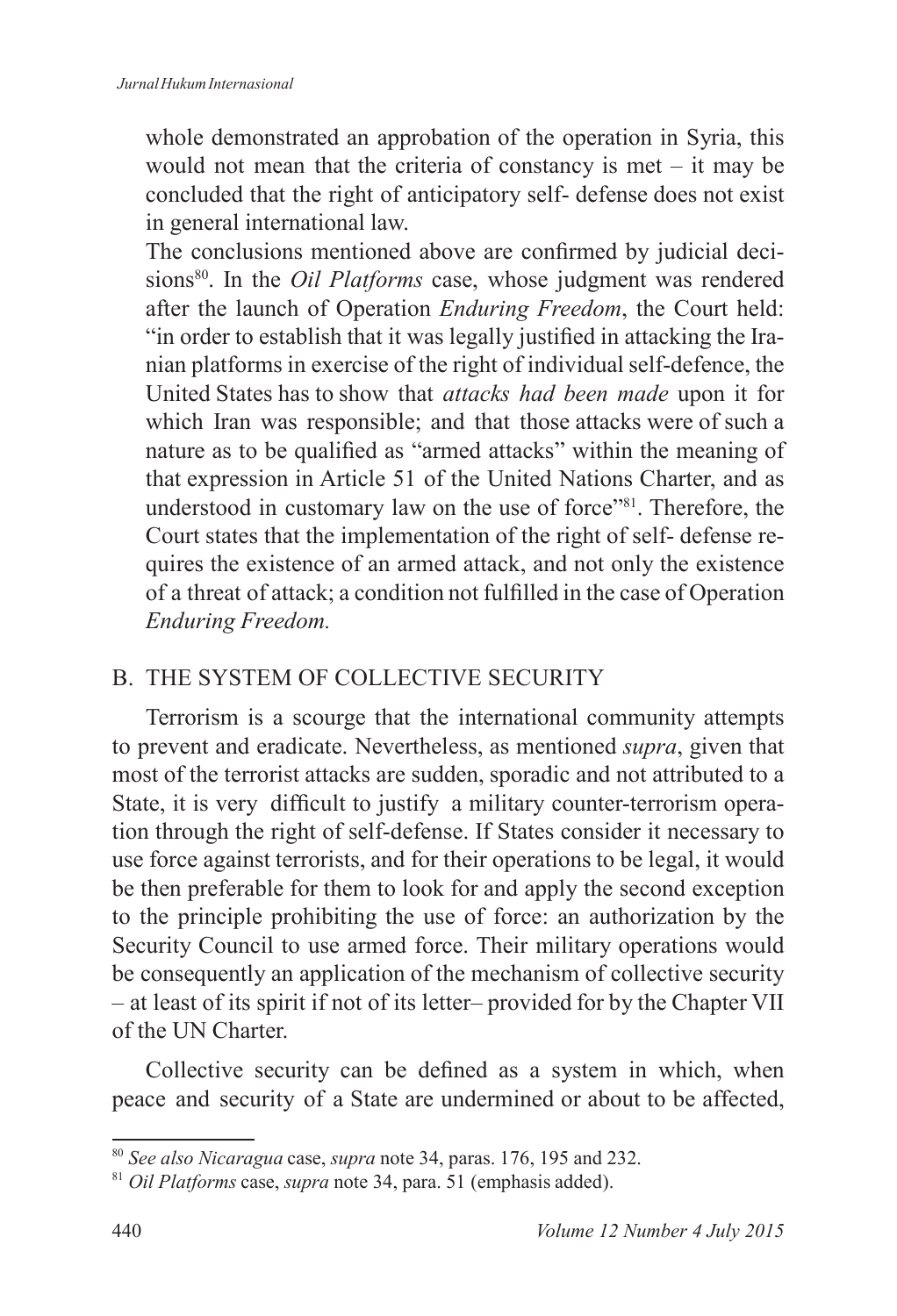and this breach has or leads to a risk of repercussions at the regional or international level, so other Members of the UN Organization unite and join forces against the peace-breaker in order to maintain or restore peace and security. In 1945, the drafters of the Charter wanted the system of collective security to be based on a complete centralization of the legitimate use of force<sup>82</sup>. In other words, collective enforcement actions had to be decided and directed by a central organ of the Organization, namely the Security Council which is sometimes qualified as "the embodiement of the collective"<sup>83</sup>.

Member States have given a number of powers to the Security Council, in particular those mentioned under Chapter VII. This Chapter, entitled "Action with respect to threats to the peace, breaches of the peace, and acts of aggression", is the very heart of the system of collective security. Chapter VII starts with Article 39 that provides: "[t]he Security Council shall determine the existence of any threat to the peace, breach of the peace, or act of aggression and shall make recommendations, or decide what measures shall be taken in accordance with Articles 41 and 42, to maintain or restore international peace and security." This provision, sometimes defined as the "single most important provision of the Charter"84, may be considered as the cornerstone of the system of collective security in the sense that it contains a summary of the powers given to the Security Council and necessary for the implementation of the mechanism of collective security: to determine the existence of a specific situation first, and then to decide what measures to take in order to maintain or restore international peace and security.

1. The power of determination

According to Article 39 of the UN Charter, "[t]he Security Council shall determine the existence of any threat to the peace, breach of the peace, or act of aggression". Before examining how the Security Council qualifies terrorism and terrorist-related behaviors, it seems important to clarify the scope of the power of determination.

<sup>82</sup> Hans Kelsen, *supra* note 38, at 784-785.

<sup>83</sup> Hilary Charlesworth, 'The Inadequacy of 'Collective Security'', *Finnish Y.B. Int'l L*., vol. 9, 1998, at 39. *See also* Article 24, paragraph 1, of the UN Charter.

<sup>84</sup> U.S. Secretary of State, *Charter of the United Nations : Report to the President on the Results of the San Francisco Conference by the Chairman of the United States Delegation*, Washington, U.S. Govt. Print. Off., 1945, at 90-91.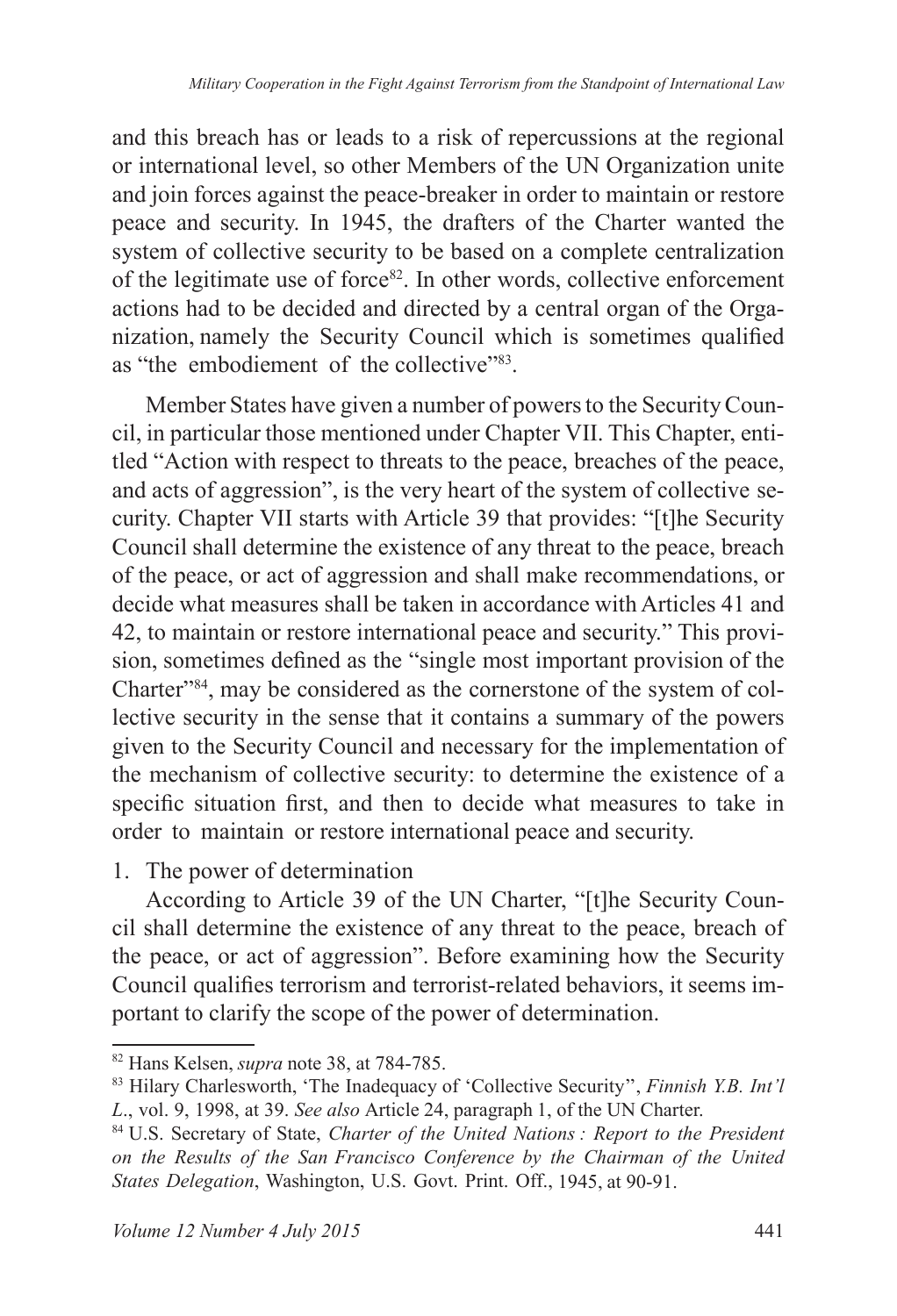#### a. General observations

 First of all, the Security Council's power consisting of determining whether a threat to, or a breach of, the peace, or an act of aggression exists is the condition *sine qua non* required for the adoption, then, of military or non military enforcement measures under Articles 41 and 42<sup>85</sup>. Moreover, the Council cannot delegate this power to any other entity, be it a State or an international organization<sup>86</sup>. Furthermore, as Article 39 empowers but does not oblige the Security Council to act, the Council is under no obligation to make a determination vis-à-vis a concrete situation, even if on the basis of its past practice the said situation could be objectively and clearly qualified as a threat to, or a breach of, the peace, or an act of aggression<sup>87</sup>. Also, as evidenced *infra*, the determination of a threat to the peace does not require the prior existence of a breach of the law by a State. In other words, to be qualified as such, a threat to the peace must not necessarily be the result of the wrongful act of a State<sup>88</sup>.

 Finally, it is worth noting that the Security Council's power of determination is subject to certain limitations. Indeed, in the *Tadic*  case, the Appeal Chamber of the International Criminal Tribunal for the former Yugoslavia declared: "The Security Council is an organ of an international organization, established by a treaty which serves as a constitutional framework for that organization. The Security Council is thus subjected to certain constitutional limitations, however broad its powers under the constitution may be".<sup>89</sup> As an example of constitutional limitations, one may notably mention the obligation for the Security Council, and therefore for its Members,

<sup>85</sup> Jean Combacau, 'Le Chapitre VII de la Charte des Nations Unies : résurrection ou métamorphose?', in : Rafâa Ben Achour, Slim Laghmani, *Les nouveaux aspects du droit international*, Rencontres internationales de la Faculté des sciences juridiques, politiques et sociales de Tunis, colloque des 14, 15 et 16 avril 1994, Paris, Pedone, 1994, at 144-145.

<sup>86</sup> Danesh Sarooshi, *The United Nations and the Development of Collective Security, The Delegation by the UN Security Council of its Chapter VII Powers*, Oxford, Oxford University Press, 1999, at 33.

<sup>87</sup> Eric Corthay, *supra* note 3, at 354.

<sup>88</sup> *See for example* Resolution 1440 (2002) related to the act of taking hostages in Moscow by non-state actors.

<sup>89</sup> ICTY, *Prosecutor v. Tadic*, Appeals Chamber, IT-94-1-AR72, 2 October 1995, para. 28.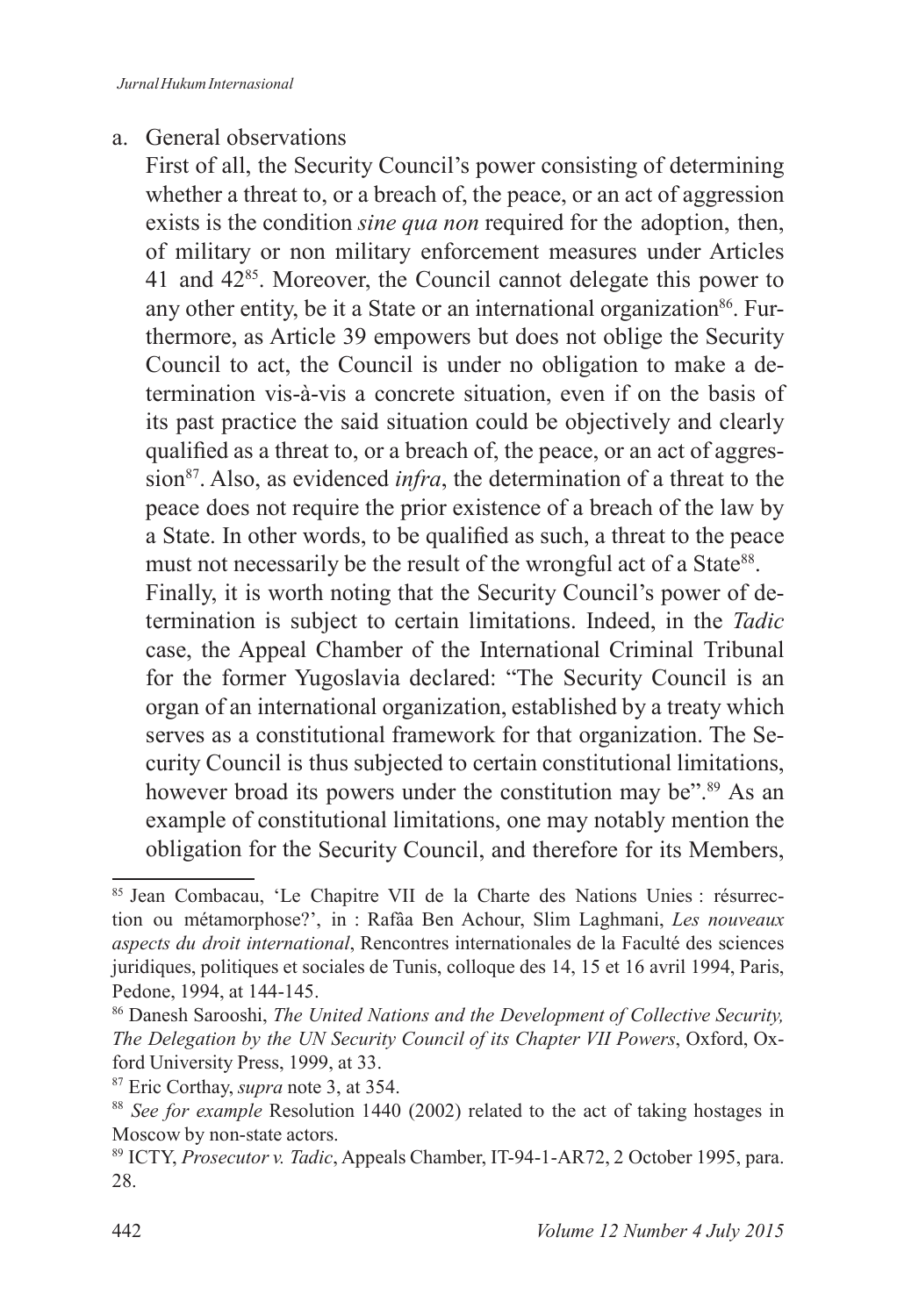to "act in accordance with the Purposes and Principles of the United Nations".90

b. Terrorism and the "threat to the peace"

 Since the beginning of the 1990s, the Security Council has been qualifying terrorism only as the first of the three cases mentioned in Article 39, namely a threat to the peace. This notion needs to be defined. Peace may be considered as a state of stability and order<sup>91</sup>. The state of peace is thus threatened when a destabilizing and potentially explosive situation emerges. In the field of international relations, it may be asserted that a threat to the peace is the resultant of a destabilization of the international security. Since 1945, such a destabilization has taken different forms. According to the *High-level Panel on Threats, Challenges and Change,* threats to international security are constituted by "[a]ny event or process that leads to large-scale death or lessening of life chances and undermines States as the basic unit of the international system".<sup>92</sup> Terrorism has been identified as such a 'event or process'.<sup>93</sup>

 It is only progressively that the Security Council has realized that terrorism impinges on international peace and security. The first relevant resolutions did not address the issue of terrorism in general but merely some of its *modus operandi*, such as the taking of hostages or hijackings.<sup>94</sup> Then, since 1992, the Security Council qualifies the acts of 'international terrorism' as threats to the international

<sup>90</sup> Article 24, paragraph 2, of the UN Charter. This obligation was also pointed out in *Tadic* case, para. 29. On the principle of good faith, *see* Eric Corthay, *supra* note 3, at 359-367.

<sup>91</sup> Emmerich De Vattel, *The Law of Nations; or Principles of the Law of Nature, Applied to the Conduct and Affairs of Nations and Sovereigns*, (ed. by Joseph Chitty), Philadelphia, T. & J. W. Johnson, 1853, Book II, Chap. IV, para. 1.

<sup>92</sup> *A more secure world: our shared responsibility*, Report of the High-level Panel on Threats, Challenges and

Change, UN Doc. A/59/565, 2 December 2004, at 12.

<sup>&</sup>lt;sup>93</sup> Other clusters of threats identified by the High-level Panel are economic and social threats, including poverty, infectious diseases and environmental degradation; inter-State conflict; internal conflict, including civil war,

genocide and other large-scale atrocities; nuclear, radiological, chemical and biological weapons; and

transnational organized crime.

<sup>94</sup> *See for example* Resolution 579 (1985).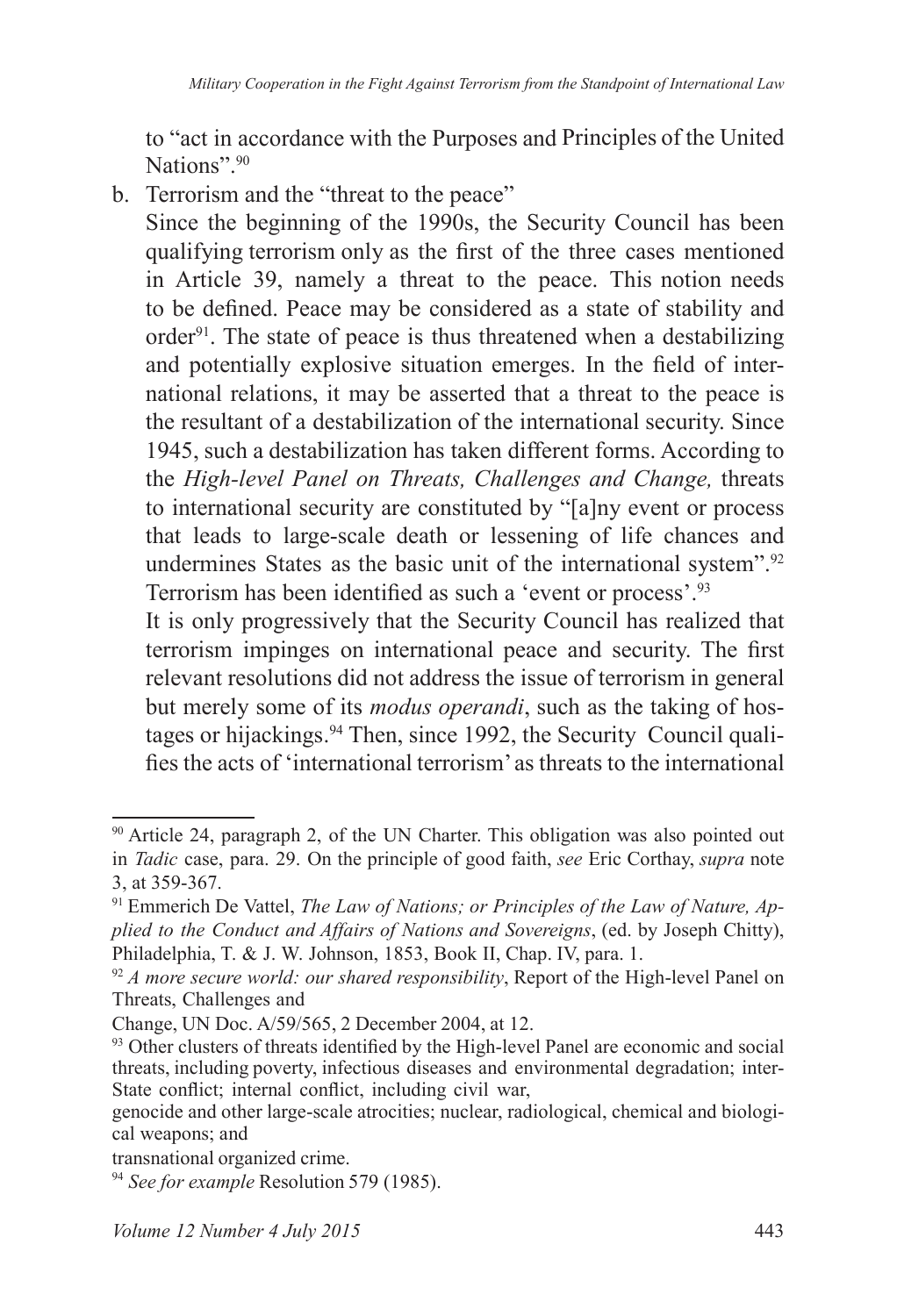peace and security.95 Finally, from 2003 onwards, the Council continuously reaffirms that 'terrorism', in all its forms and manifestation, – and no longer merely 'international' terrorism – constitutes one of the most serious threats to international peace and security.<sup>96</sup> Moreover, in parallel, the Security Council constantly reaffirms that it is also crucial for the maintenance of international peace and security to combat and defeat terrorism.<sup>97</sup> this having to be done in accordance with the UN Charter and international law, including applicable international human rights, refugee and humanitarian law.<sup>98</sup> An in-depth examination of the Security Council's practice following the perpetration of terrorist acts reveals that at least four different terrorist-related situations have been qualified as a threat to international peace and security: *primo*, the non-compliance by a government with the requests set out by the Security Council in a previous resolution<sup>99</sup>; *secondo*, the terrorist acts *per se*<sup>100</sup>; *tertio*, the terrorist acts and their implications<sup>101</sup>; and *quatro*, some terrorist

<sup>95</sup> *See* Resolution 731 (1992) related to the Lockerbie bombing, Resolution 1373 (2001), Resolution 1377 (2001), Resolution 1438 (2002) related to Bali bombings, Resolution 1440 (2002) related to the hostage-taking terrorist attack in Moscow, Resolution 1450 (2002) related to the bombing at the *Paradise Hotel* in Kenya and the attempted missile attack on Arkia Israeli Airlines flight 582.

<sup>96</sup> *See* Resolutions 1530 (2004), 1535 (2004), 1566 (2004), 1611 (2005), 1617 (2005), 1618 (2005), 1624 (2005), 1735 (2006), 1787 (2007), 1805 (2008), 1822 (2008), 1904 (2009), 1963 (2010), 1989 (2011), 2083 (2012), 2129 (2013), 2133 (2014), 2161 (2014), and 2170 (2014).

<sup>97</sup> *See notably* Resolutions 731 (1992), 748 (1992), 1044 (1996), 1054 (1996), 1189 (1998), 1214 (1998), 1267 (1999), 1989 (2011), 2083 (2012), 2129 (2013), 2133 (2014), 2161 (2014), and 2170 (2014).

<sup>98</sup> *See for example* Resolutions 1269 (1999), 1438 (2002), 1440 (2002), 1450 (2002), 1455 (2003), 1530 (2004), 1566 (2004), 1611 (2005), 1618 (2005), 1624 (2005), 1822 (2008), 1988 (2011), 1989 (2011), 2083 (2012), 2161 (2014), and 2170 (2014) <sup>99</sup> *See* Resolutions 731 (1992) and 748 (1992) related to the Lockerbie bombing, Resolution 1044 (1996) and 1054 (1996) related to the assassination attempt of President Mubarak.

<sup>100</sup> *See for example* Resolution 1438 (2002) related to Bali bombings, Resolution 1450 (2002) related to the bombing at the *Paradise Hotel* in Kenya, Resolution 1530 (2004) related to Madrid bombings, Resolution 1611 (2005) related to London bombings.

<sup>101</sup> *See* Resolution 1644 (2005) related to the bombing that killed former Lebanese Prime Minister Hariri and the subsequent risk of destabilization of the country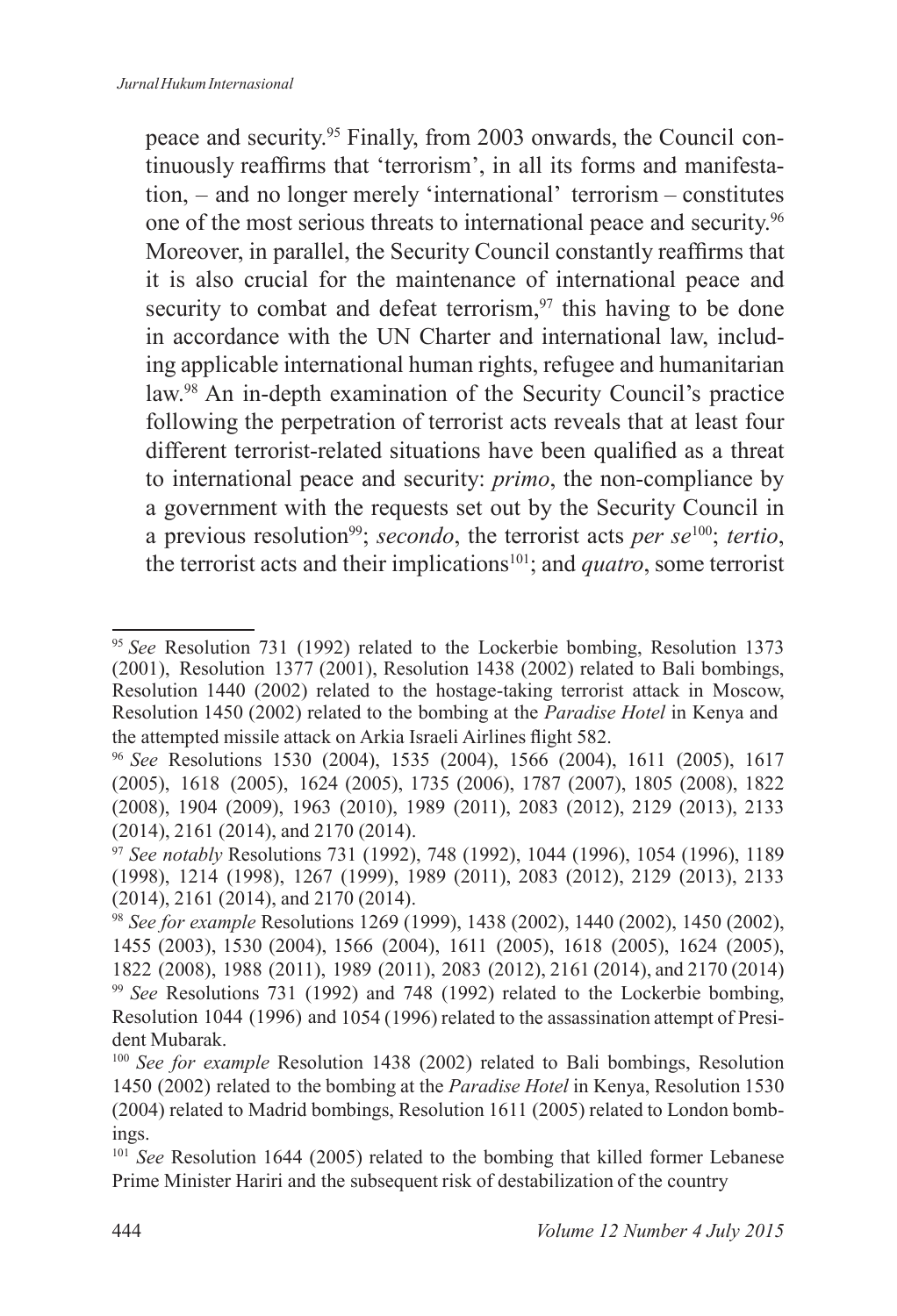groups and those associated with them.<sup>102</sup>

# 2. The authorization to use force

according to Article 39, after having determined the existence of a threat to the peace, breach of the peace or act of aggression, the Security Council shall "decide what measures shall be taken in accordance with Articles 41 and 42, to maintain or restore international peace and security". While Article 41 refers to non-military enforcement measures, Article 42 is related to military enforcement ones. The following part focuses on the implementation of military measures and aims at describing the original scheme set out in the Chapter VII in 1945 before analyzing the new practice developed by the Security Council mainly since the end of the Cold War. It will be shown that under the new practice established by the Council at least two large military operations mandated to counter terrorism have been constituted.

a. From a centralized process to decentralized operations

 The founding fathers of the UN Charter had designed a very centralized mechanism for the implementation of military enforcement measures. However, this original mechanism was never implemented as such and therefore the Security Council decided to develop a new practice, in conformity with the spirit of the Chapter VII, which consisted of delegating its enforcement powers to Member **States** 

i. The scheme set out in chapter VII

 Article 42 of the UN Charter provides: "Should the Security Council consider that measures provided for in Article 41 would be inadequate or have proved to be inadequate, it may take such action by air, sea, or land forces as may be necessary to maintain or restore international peace and security." The implementation of such an action is set out in the Articles which follow. These provisions do not envisage the establishment of 'an international army' but stipulate that "[a]ll Members of the United Nations […] undertake to make available to the Security Council, on its call and in accordance with a special agreement or agreements, armed forces, assistance, and facili-

<sup>102</sup> *See for example* Resolutions 1617 (2005), 1989 (2011) and 2083 (2012) related to Al-Qaida and other individuals, groups, undertakings and entities associated with it.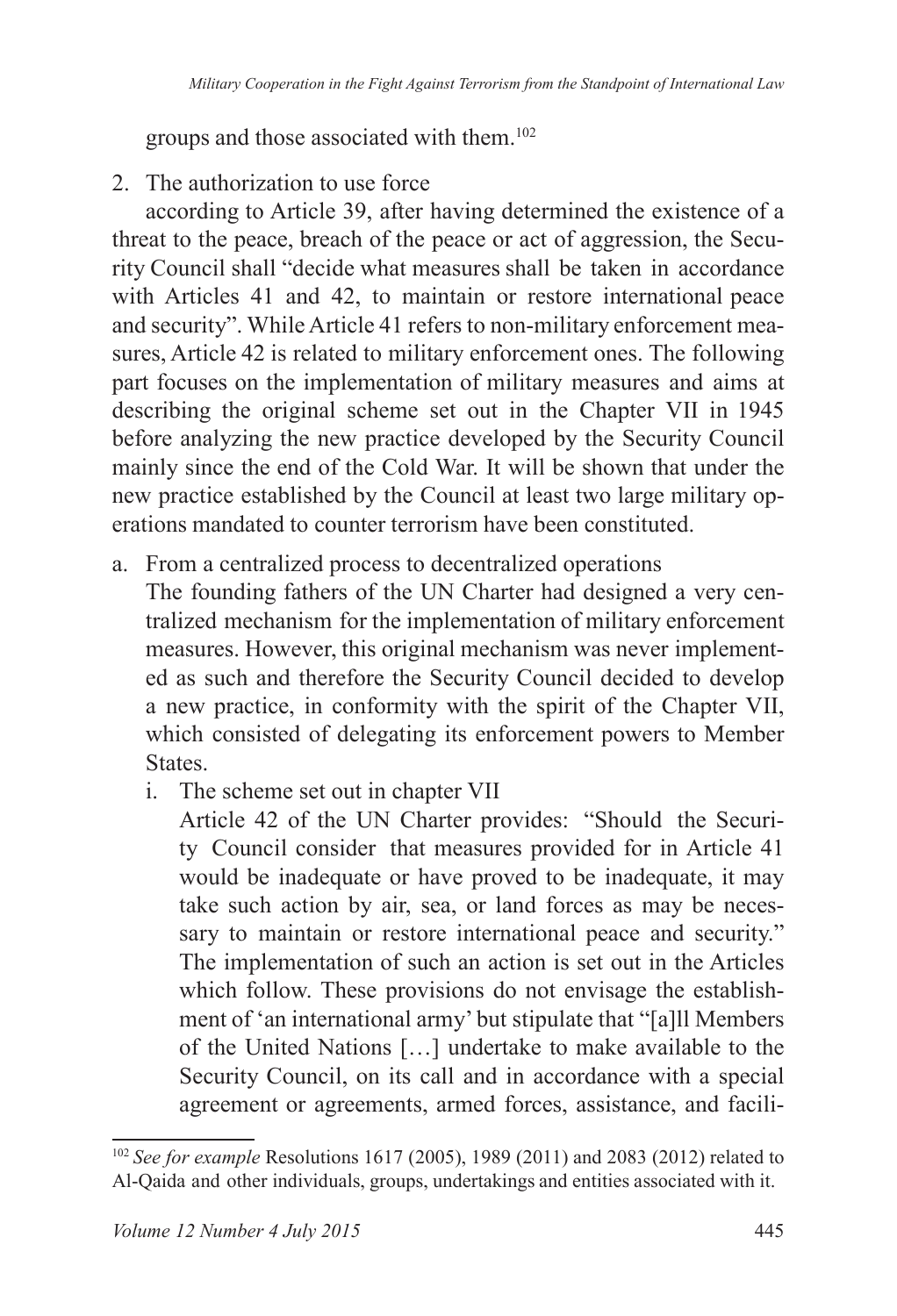ties […] necessary for the purpose of maintaining international peace and security." (Art. 43, para. 1). These agreements shall be concluded between the Security Council and UN Members and aim to govern the numbers and types of forces, their degree of readiness and general location and the nature of the facilities and assistance to be provided (Art. 43, paras. 2 and 3). The Security Council shall exercise strong command and control over the national troops made available to it. Indeed, assisted and advised by a Military Staff Committee, the Council shall determine the strength and degree of readiness of the contingents, their employment, plans for their combined action, the regulation of armaments and possible disarmament (Arts. 45 to 47). Thus, it is clear that Chapter VII set out a very centralized process for combined international enforcement measures, when necessary, to maintain or restore international peace and security.

- ii. A new practice: the authorization to use armed forced
- It is important to note that the original collective security scheme explained *supra* has never been implemented as such. Due to political and ideological divergences, the special agreements mentioned under Article 43 have never been concluded, and without these agreements and multinational contingents under its command and control the Security Council is obviously not able to *take* military action – *stricto sensu* – as may be necessary. Therefore, for the Security Council the alternative was as follows: either to renounce the idea of taking military operation necessary to maintain or restore international peace and security, or to develop and implement a new practice in conformity with the spirit – and not with the letter – of the Chapter VII, a practice progressively accepted by the international community.<sup>103</sup> The Council chose the second option. Indeed, it has often authorized Member States or regional arrangements to use force in order to maintain or restore international peace and security,

<sup>103</sup> Robert Kolb, *Ius contra bellum*, Le droit international relatif au maintien de la paix, Helbing Lichtenhahn, Bâle, Bruylant, Bruxelle, 2003, at 93. In the opinion of the present writer, the authority of the Security Council to authorize the use of armed force by States is not founded on Article 42 but rather on the theory of implied powers, *see* Eric Corthay, *supra* note 3, at 381-385.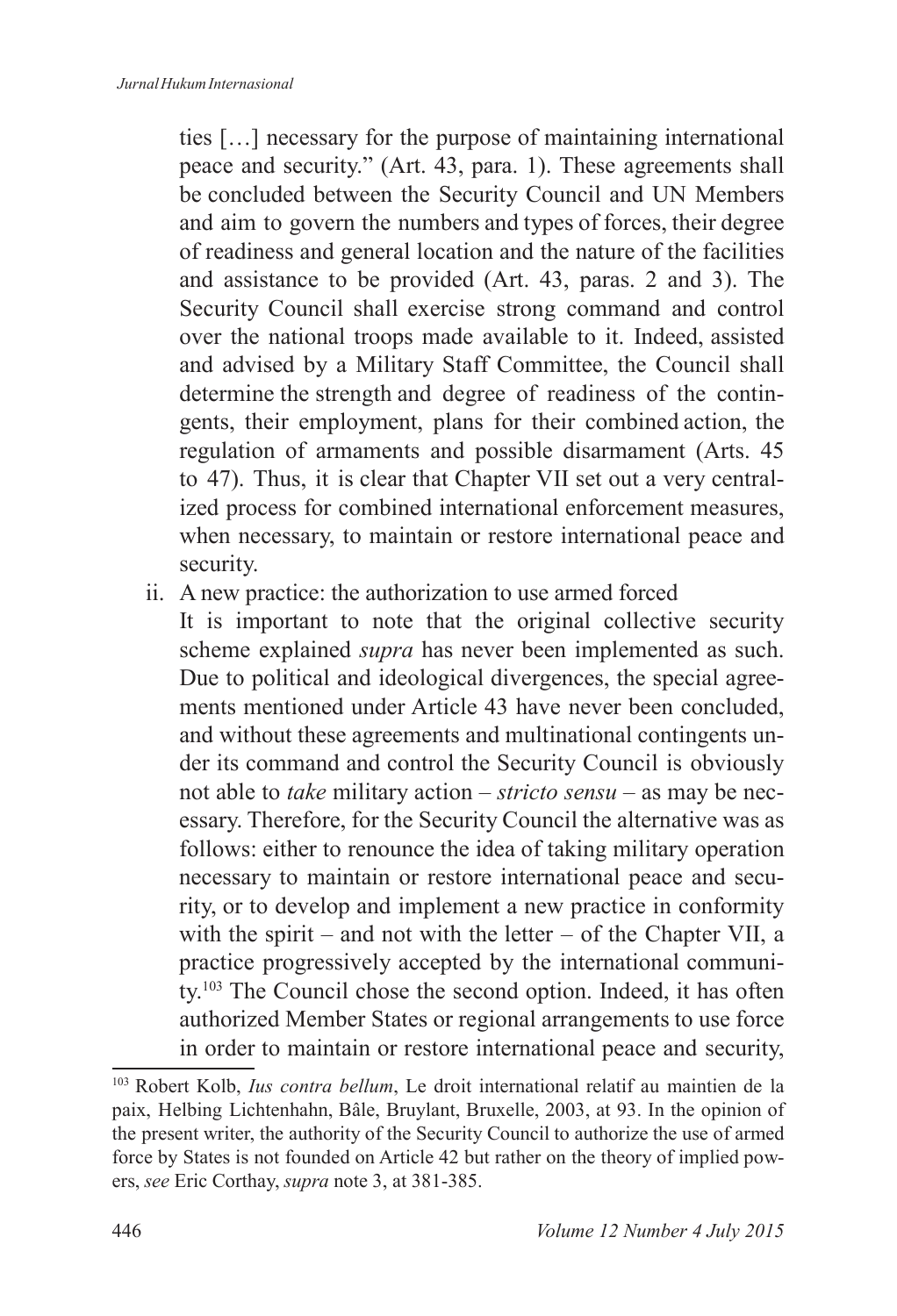especially since the end of the Cold War. In other words, the Security Council has often transferred or delegated to States some of its discretionary enforcement powers under Chapter VII.104 This process of delegation introduces an element of decentralization in the system of collective security in the sense that now States decide on a voluntary basis whether, to which degree and for how long, they will take the necessary measures called for by the Council.<sup>105</sup>

iii. Two types of joint military operations

 The Security Council's practice authorizing States to use force has led to the creation of two different types of military operations: the peace operations (blue helmets) and the multinational operations. In the context of the fight against terrorism one could mention at least two combined military operations for which the Security Council has authorized States to use force: the United Nations Multidimensional Integrated Stabilization Mission in Mali (MINUSMA) and the International Security Assistance Force (ISAF) in Afghanistan.

MINUSMA was established by Resolution 2100 (2013)<sup>106</sup> adopted under Chapter VII. This is an example of *hybrid* peace operations which are defined by Tardy as "operations that bring together two or more international actors that operate simultaneously or sequentially and the activities of which imply a certain degree of inter institutional cooperation".107 The mission is comprised of more than ten thousand military personnel and around one thousand five hundred police personnel from more than thirty countries. Its mandate is in essence to support the political process in Mali and to carry out a number of security-related stabilization tasks.<sup>108</sup> The Mission in Mali is

<sup>104</sup> Danesh Sarooshi, *supra* note 86, at 13.

<sup>105</sup> Jochen Abraham Frowein, Nico Krisch, 'Article 42', in : Simma Bruno (ed.), *The Charter of the United Nations, A Commentary*, 2nd ed., Oxford, Oxford University Press, vol. I, 2002, at 756.

<sup>106</sup> Resolution 2165 (2014) extends the mandate of MINUSMA until 30 June 2015.

<sup>107</sup> Tierry Tardy, 'Hybrid Peace Operations', *Global Governance*, vol. 20, num. 1, Jan.- Mar. 2014, at 97

<sup>108</sup> For more information, *see* MINUSMA, *available at*: http://www.un.org/en/peacekeeping/missions/minusma/.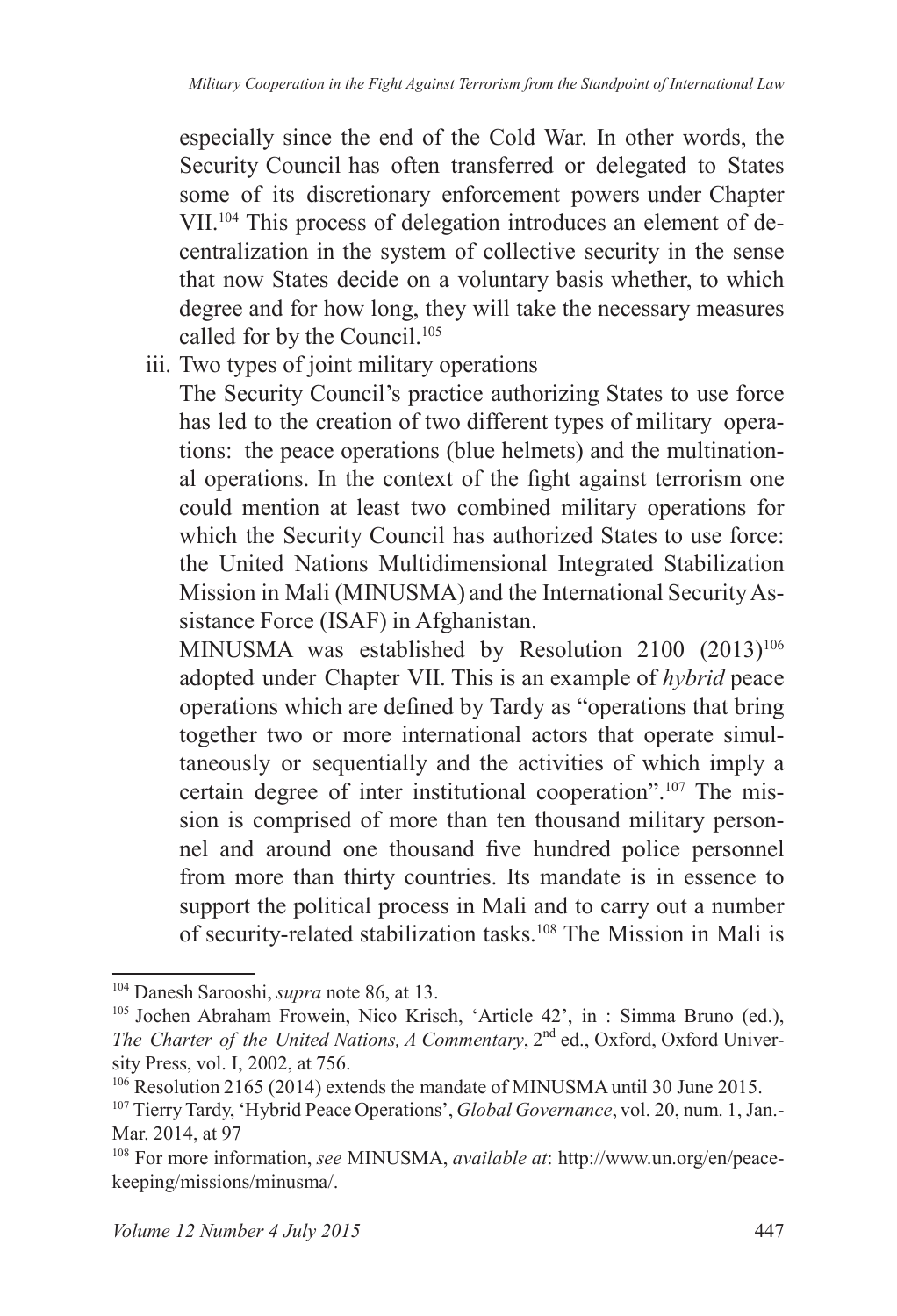not deployed to conduct offensive counter- terrorism operations because "It the United Nations is not configured to oversee such operations at a strategic level, nor are its peacekeepers typically trained, equipped or experienced in this kind of operations".<sup>109</sup> With regard to the threat posed by terrorists and other groups, MINUSMA is primarily a mission of stabilization and protection: stabilization of key population centres and support for the reestablishment of State authority throughout the country, protection of civilians and UN personnel, support for humanitarian assistance and protection of cultural and historical sites.<sup>110</sup> It operates with the support of an EU training mission and previously with the French Operation *Serval* which itself counted on EU countries for notably in-air refueling activities.

 ISAF has been established by Resolution 1386 (2001) adopted under Chapter VII. Indeed, in December 20, the Security Council "[a]uthorizes […] the establishment […] of an International Security Assistance Force to assist the Afghan Interim Authority in the maintenance of security in Kabul and its surrounding areas, so that the Afghan Interim Authority as well as the personnel of the United Nations can operate in a secure environment". Since August 2003, NATO assumed leadership of the ISAF operation and has been responsible for the command, coordination and planning of the force. In October 2003, Resolution 1510 extended ISAF's mandate to cover the whole of Afghanistan. As of today, around forty eight nations provide more than forty thousand military personnel to ISAF.<sup>111</sup> The mission of ISAF is multi-facetted and notably consists of assisting the Afghan Government in the establishment of a secure and stable environment, strengthening the institutions, supporting the growth in capacity and capability of the Afghan National Security Forces (ANSF), supporting reconstruction and development in the country, and supporting humanitarian assistance. Moreover, and although this is first and foremost the mission of the Coalition

<sup>&</sup>lt;sup>109</sup> Report of the Secretary-General on the situation in Mali, UN Doc. S/2013/189, para. 70.

<sup>110</sup> *See* Resolution 2100 (2013) and 2165 (2014).

<sup>111</sup> *See* Troop numbers and contributions, *available at*: http://www.isaf.nato.int/troopnumbers-and- contributions/index.php.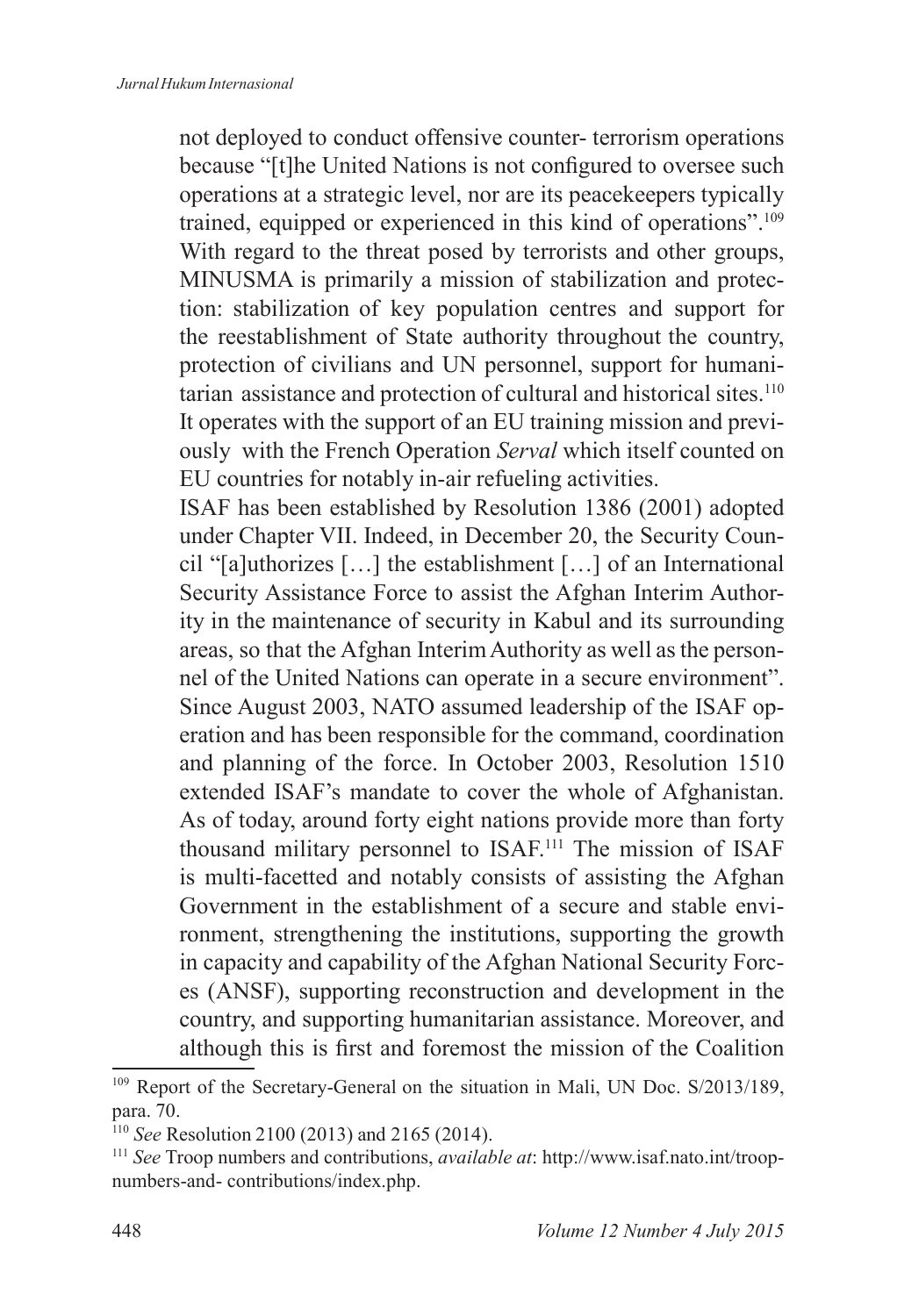(*i.e.* Operation *Enduring Freedom*), ISAF, together with ANSF, also carry out combat operations against the Taliban and other terrorist groups. $^{112}$ 

 It should be noted that in both cases – and this is what happens in most of the situations<sup>113</sup>– the host States (Mali and Afghanistan) had already consented to the military operations before the adoption of the Resolutions 1386 (2001) and 2100 (2013).<sup>114</sup> *A priori* such consents are sufficient to consider the operations as lawful. However, adopting a resolution serves several purposes. *Primo*, as explained by Corten, "the Security Council tends, though, to make military action independently of the existence, and also of the scope, of the State's consent. The very purpose of this type of resolution is to confer extended and autonomous power on the intervening force that is dependent solely on the will of the Security Council itself."<sup>115</sup> *Secondo*, sometimes the host State itself requests the Security Council to consider authorizing the deployment of a UN mandated force, because the presence of foreign troops under an impartial UN mandate would be easier to accept for local populations used to imperialist invasions.<sup>116</sup>

b. The letter of the resolutions authorizing the use of force The authorization given to States to use armed force must fall under a decision of the Security Council. The power to use force is not transferred to States as long as the Council has not clearly and formally decided so. This requirement is due to the fact that a Security Council's authorization is an exception to the principle prohibiting the use of force, and it should and must

<sup>112</sup> *See for example* 'Afghan, ISAF forces launch Operation Spin Ghar', press release 2007-689, *available at*: http://www.nato.int.

<sup>113</sup> *See* Christine Gray, *International Law and the Use of Force*, Oxford, Oxford University Press, 2004, at 253

<sup>114</sup> Regarding the consent given by Afghanistan to the deployment of ISAF, *see*  Annex to the letter dated 19 December 2001 from the Permanent Representative of Afghanistan to the United Nations addressed to the President of the Security Council, UN Doc. S/2001/1223.

<sup>115</sup> Olivier Corten, *supra* note 6, at 314.

<sup>116</sup> *See* Agreement on provisional arrangements in Afghanistan pending the re-establishment of permanent government institutions (Bonn Agreement on Afghanistan), UN Doc. S/2001/1154, dated 5 December 2001.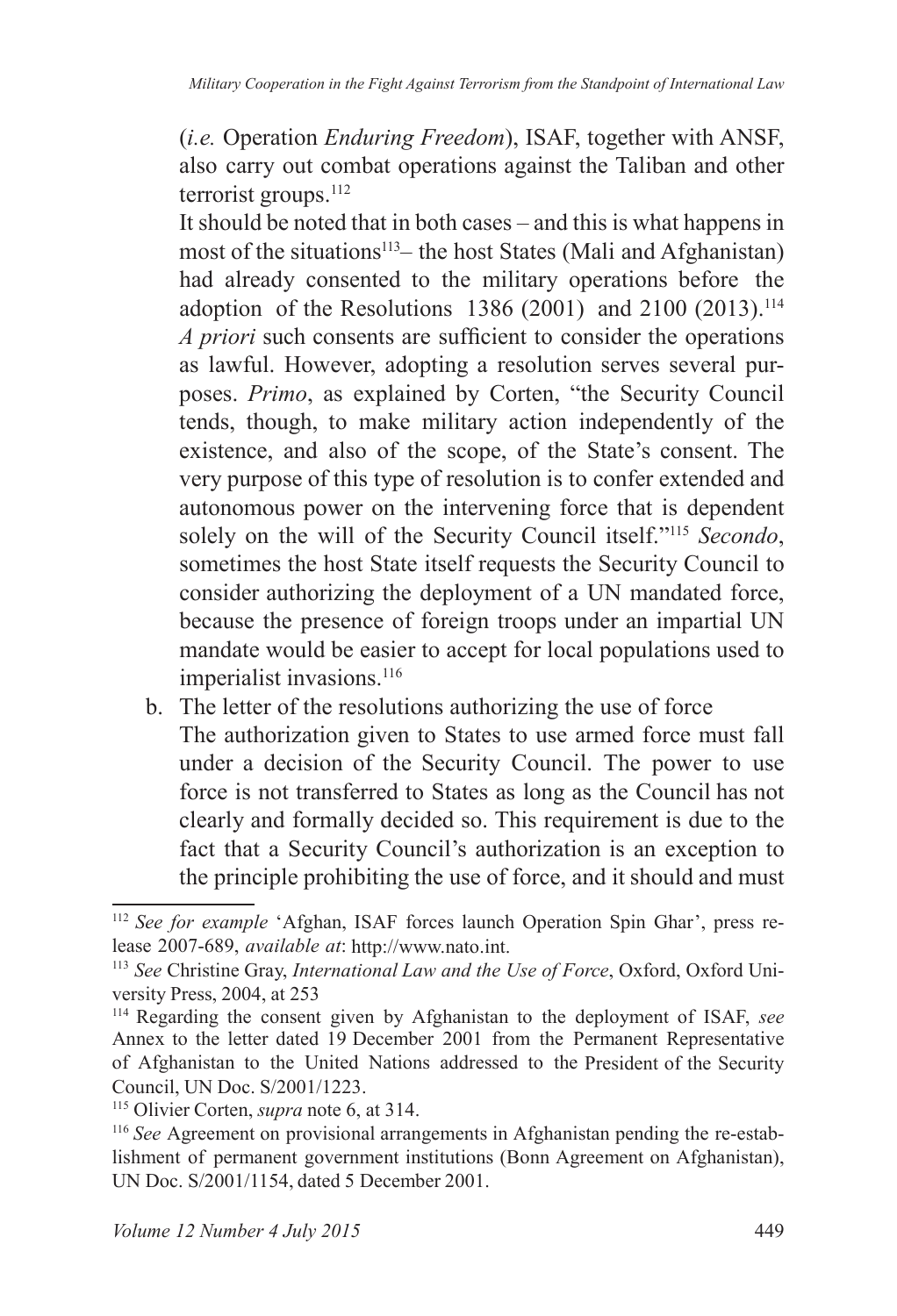stay that way. An authorization, for example, must not be presumed from a resolution by which the Council only determines the existence of a threat to the peace, breach of the peace, or act of aggression.<sup>117</sup> The non-observance of this requirement of clarity and formalism could lead to a multiplication of military operations and therefore could undermine the system of collective security.<sup>118</sup>

 The Security Council's practice consisting of authorizing States to use force is varied. Most of the time, the resolutions do not lay down *expressis verbis* the authorization to resort 'to armed force', but only stipulates that States are authorized to take 'all necessary measures' or 'all necessary means' to fulfill the Council's mandate. For example, in paragraph 3 of Resolution 1386 (2001), the Security Council "*[a]uthorizes* the Member States participating in the International Security Assistance Force to take all necessary measures to fulfil its mandate". As well, in paragraph 12 of Resolution 2164 (2014), the Council "*[a]uthorizes* MINUSMA to take all necessary means to carry out its mandate". At first glance, a brief examination of State practice is sufficient to conclude that these wordings usually imply a resort to military action. However, in order to be absolutely certain that the will of the Council is to authorize the resort to armed force, a case by case examination of the debates and declarations of States surrounding each resolution needs to be conducted.<sup>119</sup> Once engaged in theater, it is obvious that UN mandated forces must respect and apply the rules of international law, such as the human rights and the international humanitarian law.<sup>120</sup> They must also respect the terms of the mandate decided by the Security Council in its resolutions and are only authorized to

<sup>117</sup> Eric Corthay, *supra* note 3, at 387.

<sup>118</sup> Linos-Alexandre Sicilianos, 'L'autorisation par la Conseil de Sécurité de recourir a la force : une tentative d'évaluation', *Collected Courses*…, t. 106, num. 1, 2002, at 47.

<sup>119</sup> Olivier Corten, *supra* note 6, at 327.

<sup>120</sup> *See notably* Alexandre Faite, Jérémie Labbé Grenier (ed.), *Expert Meeting on Multinational Peace Operations, Applicability of International Humanitarian Law and International Human Rights Law to UN Mandated Forces*, Geneva, 11-12 December 2003, ICRC, October 2004, 93 p.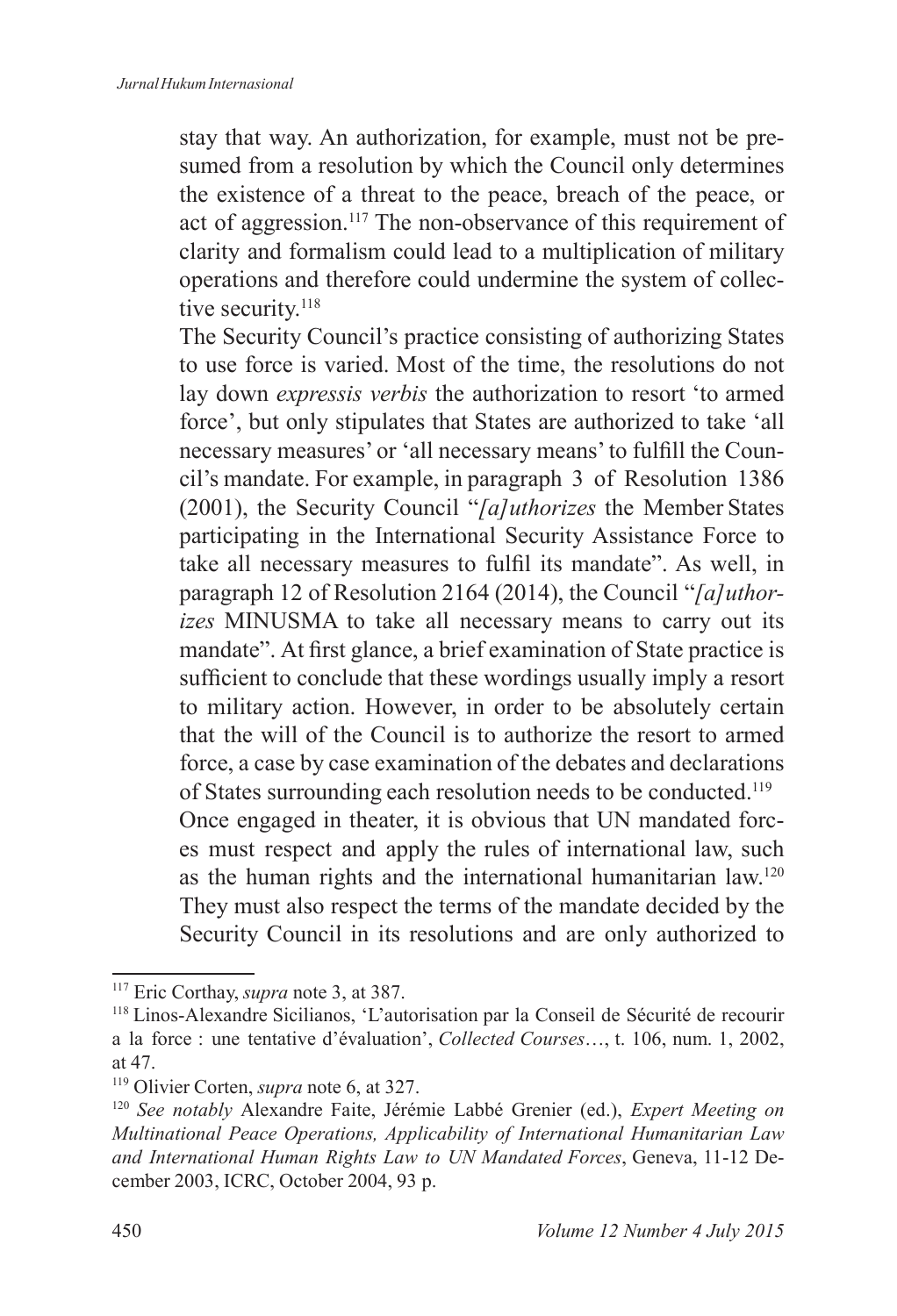take action within the framework established by the mandate. Although the Security Council authorizes States to use 'all' necessary means or measures, it is worth mentioning that States have no unconditional right to use force. On the contrary, they have merely the right to use force that is necessary to fulfill the mandate established by the Council. Therefore, under the *jus contra bellum*, the legality of a military measure depends upon the objectives of the mandate. Any other military action would be considered as a violation of the principle prohibiting the use of force.

# **IV. CONCLUSION**

From the standpoint of international law, military operations in the context of the fight against terrorism  $-$  by one State or by a coalition of States – are subject to the very strict rules of the *jus contra bellum*, as other operations in other contexts are as well. In other words, there is no *lex specialis* that would merely apply to the war against terrorism. Lawful or not, the relevance and efficiency of military operations launched in the context of the fight against terrorism need to be questioned. When the objective or mandate includes missions of stabilization, protection, reconstruction and humanitarian assistance, a real chance for restoring and maintaining peace and security exists. However, when the objective or mandate of the operation is limited to targeting and destroying terrorist capabilities, its degree of effectiveness, in the middle or long run, is more debatable. Too often, those targeted and limited operations cause an escalation of violence and a spiral of reprisals. Armed violence induces more terrorism, and both of them risk generating innocent victims, a burning sense of injustice and a dangerous grudge.

As terrorism is a universal and complex scourge, the international community has wisely recognized and stressed that it "can only be defeated by a sustained and comprehensive approach involving the active participation and collaboration of all States, and international and regional organizations to impede, impair, isolate and incapacitate the terrorist threat".<sup>121</sup> Necessary collective and multidimensional actions include, but

<sup>121</sup> *See for example* Resolution 2170 (2014).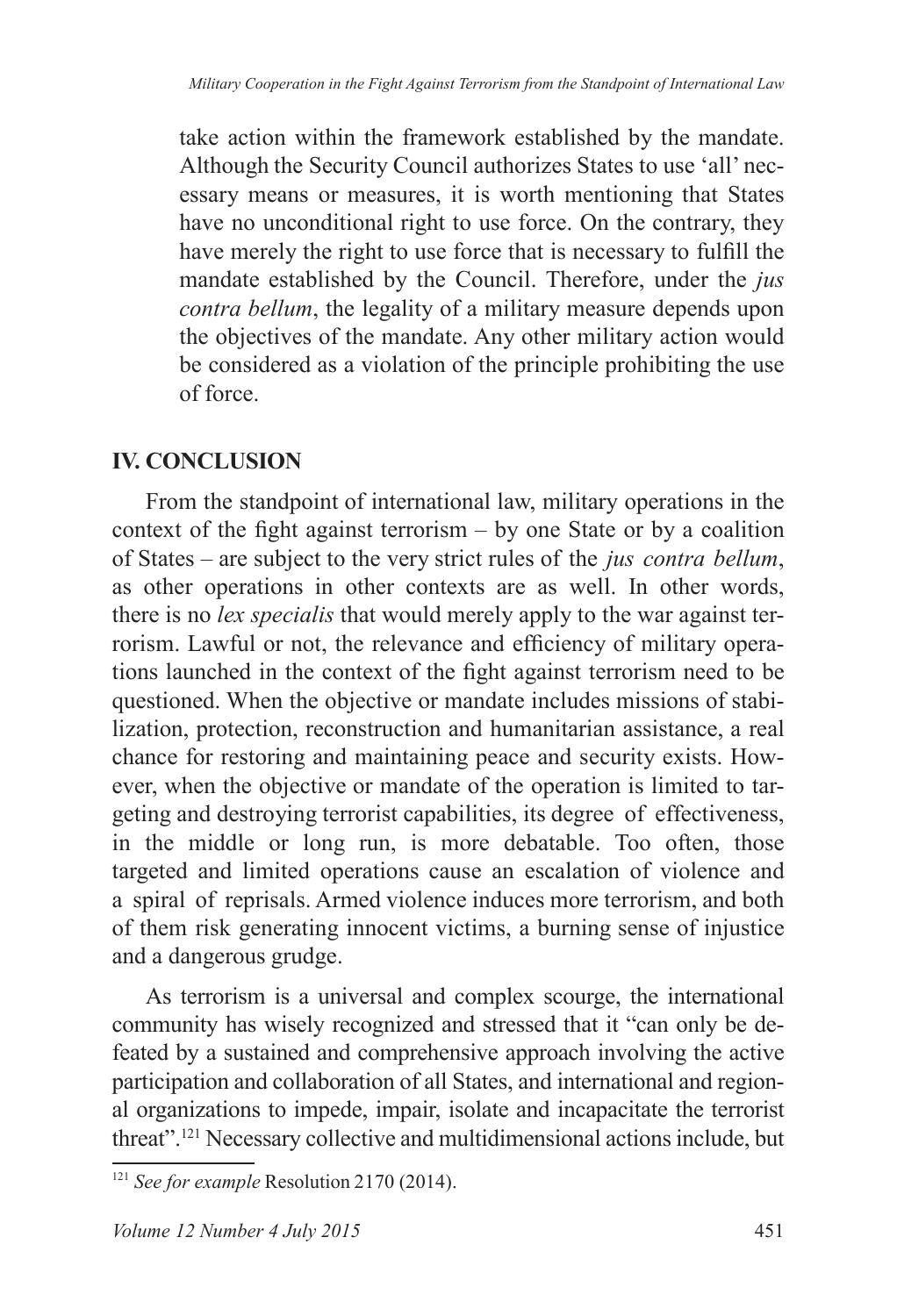are not limited to, the elimination of ethnic and religious discriminations, the establishment of the rule of law, the promotion of tolerance and dialogue among civilizations, information sharing, as well as judicial cooperation.<sup>122</sup> These measures are a huge undertaking in that they require a sustainable effort over many years, measures however that remain vital and indispensable. Last but not least, in order to succeed in that mission, to avoid misunderstandings and mitigate the risks of abuse, it is also essential that the international community continues to commit all effort to the adoption of a comprehensive convention which contains a clear and universally accepted definition of terrorism.

#### **REFERENCE**

- *"*Afghan, ISAF forces launch Operation Spin Ghar". *Available at*: http://www.nato. int.
- "Troop numbers and contributions". *Available at*: http://www.isaf.nato.int/troopnumbers-and- contributions/index.php.
- *A more secure world: our shared responsibility*. Report of the High-level Panel on Threats, Challenges and Change. UN Doc. A/59/565. 2 December 2004.
- Ago, Roberto. 'Addendum to the eighth report on State responsibility: The internationally wrongful act of the State, source of international responsibility'. *Y.B. Int'l L. Comm'n*. Vol. II, Part. One, 1980.
- Ago, Roberto. 'Eighth report on State responsibility: The internationally wrongful act of the State, source of international responsibility'. *Yearbook of the International Law Commission*. Vol. II. 1979.
- Ago, Roberto. "Fourth Report on State Responsibility, The internationally wrongful act of the State, source of international responsibility". *Y.B. Int'l L. Comm'n*. Vol. II. 1972.
- Anchour, Rafâa Ben and Slim Laghmani. *Les nouveaux aspects du droit international*, Rencontres internationales de la Faculté des sciences juridiques, politiques et sociales de Tunis. Paris, Pedone. 1994.
- *Application of the Convention on the Prevention and Punishment of the Crime of Genocide (Bosnia and Herzegovina v. Serbia and Montenegro)*. Judgment. *ICJ Reports.* 2007.
- *Armed Activities on the Territory of the Congo (Democratic Republic of the Congo v. Uganda)*. Judgment. *ICJ Reports*. 2005.
- Bonn Agreement on Afghanistan. UN Doc. S/2001/1154. 5 December 2001.
- Brannen, Kate. "Teheran's Boots on the Ground." *Foreign Policy*. A*vailable at*: <http://complex.foreignpolicy.com/posts/2014/09/10/tehrans\_boots\_on\_the\_ ground iraq syria islamic state isis iran>.

<sup>122</sup> For other ideas, *see notably* the report of the Secretary General, *Uniting against terrorism: recommendations for a global counter-terrorism strategy*, UN Doc. A/60/825, 27 April 2006.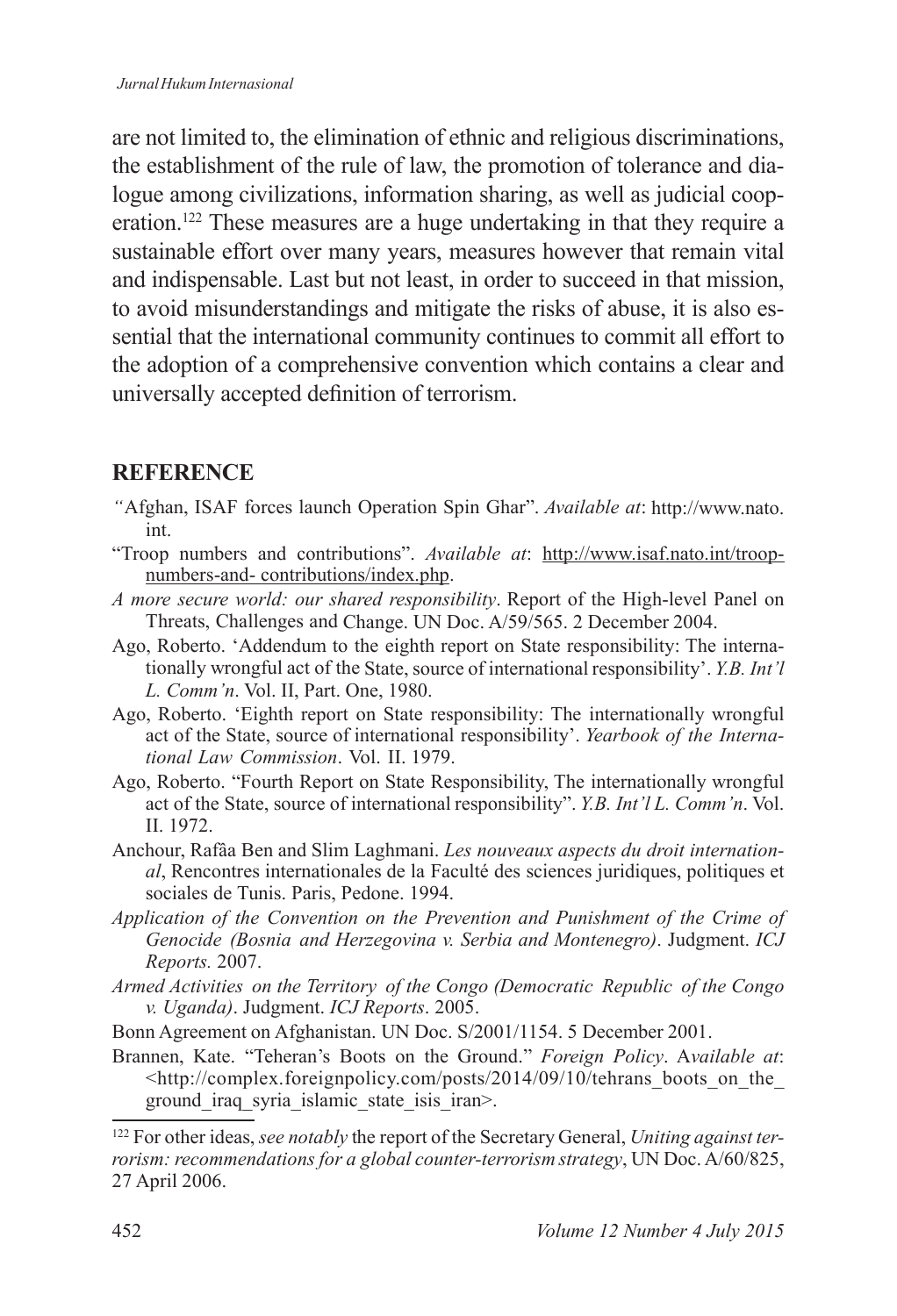- Brownlie, Ian. *International Law and the Use of Force by States*. Oxford: Clarendon Press, 1963.
- Bush, George W. *Address to a Joint Session of Congress and American People*. 20 September 2001. *Available at*: http://www.americanrhetoric.com/speeches/gwbush911jointsessionspeech.htm.
- Cassese, Antonio. "Article 51", in: Jean-Pierre Cot, Alain Pellet (dir.). *La Charte des Nations Unies: Commentaire article par article*.Paris, Economica. 2nd ed.1991; Oscar Schachter. 'The Right of States to Use Armed Force'. *Mich.L.Rev*. Vol. 82. Num. 5 & 6. 1984.
- Charlesworth, Hilary. 'The Inadequacy of 'Collective Security''. *Finnish Y.B. Int'l L*. Vol. 9, 1998.
- Condorelli, Luigi. "Les attentats du 11 septembre et leurs suites: où va le droit international?", *RGDIP*. 2001.
- Corten, Olivier. *The Law Against War, The Prohibition on the Use of Force in Contemporary International Law*. Oxford and Portland: Hart Publishing, 2012.
- Corthay, Eric. *La lutte contre le terrorisme international, De la licéité du recours à la force armée.* Bâle, Helbing Lichtenhahn. 2012.
- De Vattel, Emmerich. *The Law of Nations; or Principles of the Law of Nature, Applied to the Conduct and Affairs of Nations and Sovereigns*. Philadelphia, T. & J. W. Johnson. 1853.
- *Declarations of Honduras, Egypt, New Zealand, Ethiopia, Bolivia*. UNCIO. 1945. Vol. IV.
- Declarations of States before the General Assembly at the  $44<sup>th</sup>$  plenary meeting. 10 to 16 November 2001. UN Doc. A/56/PV.44 to A/56/PV.57.
- Delbrück, Jost. "The Fight Against Terrorism: Self-Defense or Collective Security as International Police Action? Some Comments on the International Legal Implications of the 'War Against Terrorism'". *GYIL*. Vol. 44. 2001.
- Dinstein, Yoram. "Comments on the Presentations by Nico Kirsch and Carsten Stahn', in: Walter Christian. *Terrorism as a Challenge for National and International Law: Security versus Liberty?*. Heidelberg, Springer. 2004; Michael Byers. 'Not yet havoc: geopolitical change and the international rules on military force'. *Review of International Studies*. Vol. 31.2005.
- Dinstein, Yoram. *War, Aggression and Self-Defence*. 3rd ed. Cambridge: Cambridge University Press. 2001.
- EurActive.de. 'Merkel defends decision to arm Iraqi Kurds with German weapons'. 2 September 2014. *Available at*: http://www.euractiv.com/sections/global-europe/ merkel-defends-decision-arm-iraqi-kurds-german- weapons-308148.
- European Union. UN Doc. A/56/PV.44. 10 November 2001.
- Faite, Alexandre and Jérémie Labbé Grenie. *Expert Meeting on Multinational Peace Operations, Applicability of International Humanitarian Law and International Human Rights Law to UN Mandated Forces*. Geneva, 11-12 December 2003. ICRC. October 2004.
	- *Foreign Policy*. *Available at*: http://www.foreignpolicy.com/articles/2014/09/11/ fps situation report obama lays out plan  $475$  more troop s for iraq but no\_boots\_o.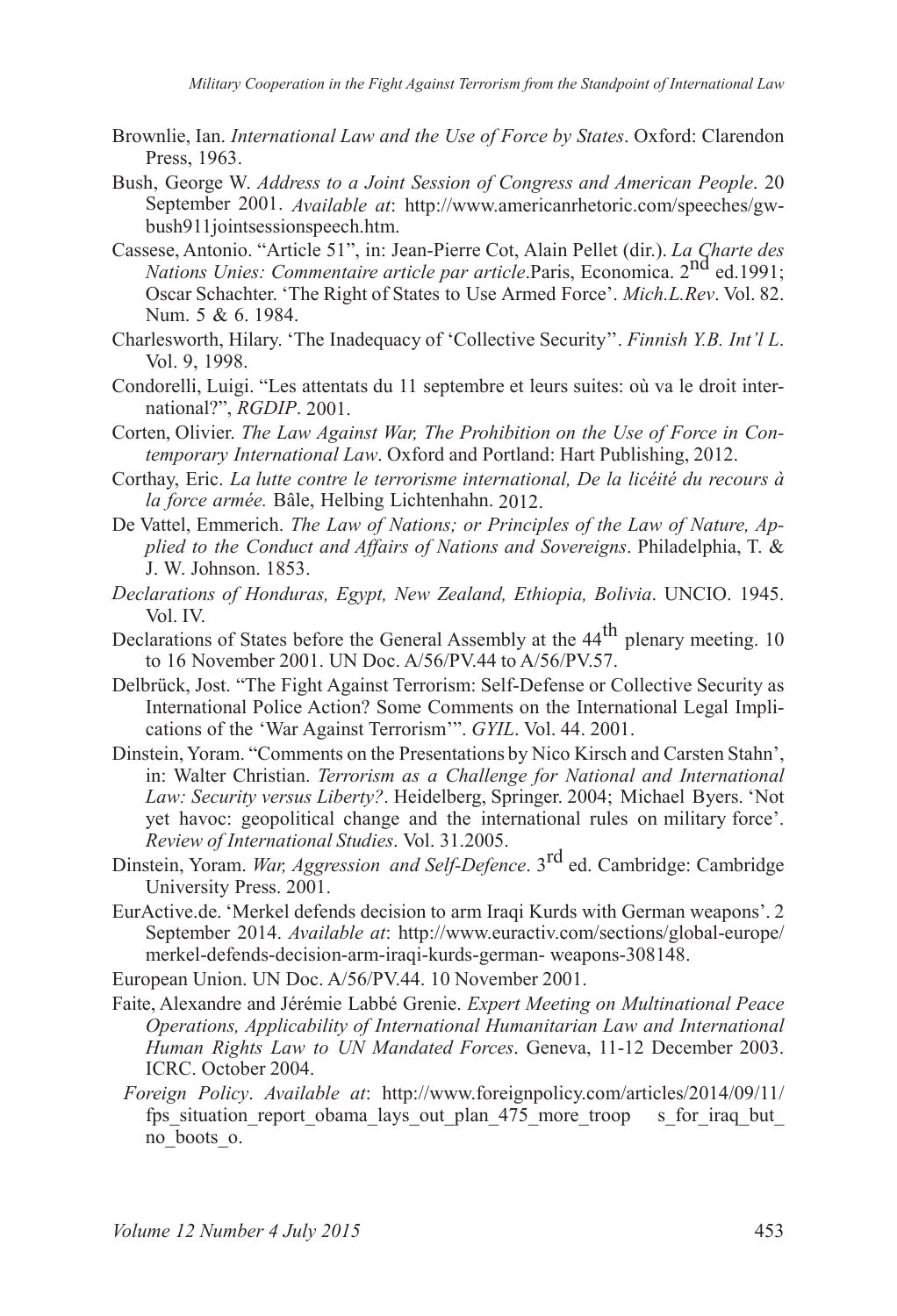- *From Government to Governance, The Growing Impact of Non-State Actors on the International and European Legal System*. The Hague, TMC Asser Press. 2003.
- Frowein and Nico Krisch. "Article 42": Simma Bruno (ed.). *The Charter of the United*
- Gray, Christine. *International Law and the Use of Force*. Oxford: Oxford University Press. 2004.
- Henkin, Louis. *How Nations Behave : Law and Foreign Policy*. New York: Columbia University Press. 1979.
- Higgins, Rosalyn. "The Legal Limits to the Use of Force by Sovereign States: United Nations Practice." *BYIL*.Vol. 37. 1961.
- ICTY. *Prosecutor v. Tadic*. Appeals Chamber. IT-94-1-AR72. 2 October 1995.
- John B. Bellinger. *Legal Issues in the War on Terrorism*, conference given at the London School of Economics, 31 October 2006. *Available at:* http://www2.lse. ac.uk/PublicEvents/pdf/20061031\_JohnBellinger.pdf.
- Karen De Young. "Obama approves deployment of 350 more troops to Iraq". *The Washington Post*. 2 September 2014. *Available at*: http://www.washingtonpost. com/world/national-security/obama-approves- deployment-of-350-more-troopsto-iraq/2014/09/02/b05aa99a-3306-11e4-a723 fa3895a25d02\_story.html.
- Kolb, Robert. *Ius contra bellum.* Le droit international relatif au maintien de la paix, Helbing Lichtenhahn. Bâle, Bruylant, Bruxelle. 2003.
- Kuz, Joseph L., 'Individual and Collective Self-Defense in Article 51 of the Charter of the
- Larsen, Wayne A. *Beyond Al Qaeda: Islamic Terror in South East Asia*. Alabama: Maxwell Air Force Base. 2005.
- *Legal Consequences of the Construction of a Wall in the Occupied Palestinian Territory*, Advisory Opinion, *ICJ Reports* 2004.
- Mazzeschi, Riccardo Pisillo. "The Due Diligence Rule and the Nature of International Responsibility of States". *GYIL*. Vol. 35. 1992, at François Dubuisson. 'Vers un renforcement des obligations de diligence en matière de lutte contre le terrorisme?', in: Karine Bannelier, *et al.* (ed. by), *Le Droit international face au terrorisme*, CEDIN-Paris I. Pedone, Cahiers internationaux num. 17. 2002*.*
- McDougal, Myres S. "The Soviet-Cuban Quarantine and Self-Defense". *AJIL*. Vol. 57. Num. 3. 1963.
- *Military and Paramilitary Activities in and against Nicaragua (Nicaragua v. United States of America)*, Merits, Judgment, *ICJ Reports* 1986.
- *Nations, A Commentary*. 2nd ed. Oxford: Oxford University Press. Vol. I. 2002.
- *Oil Platforms (Islamic Republic of Iran v. United States of America)*. Judgment. *ICJ Reports* 2003.
- Oppenheim, Lassa F. L. *International Law : a Treatie. Vol. 2. Disputes, War and Neutrality*. 7<sup>th</sup> ed. H. Lauterpacht, ed. London. New York: Longmans Green. 1952.
- Paul, Christopher and Colin P. Clarke. "A broad approach to countering the Islamic State". *The Washington Post*. 2 September 2014. *Available at*: http://www. washingtonpost.com/blogs/monkey-cage/wp/2014/09/02/a-broad- approach-tocountering-the-islamic-state/?utm\_source=Sailthru&utm\_medium=email&utm\_ term=%2AMideast%20Brief&utm\_campaign=2014\_T he%20Middle%20 East%20Daily\_9.3.14.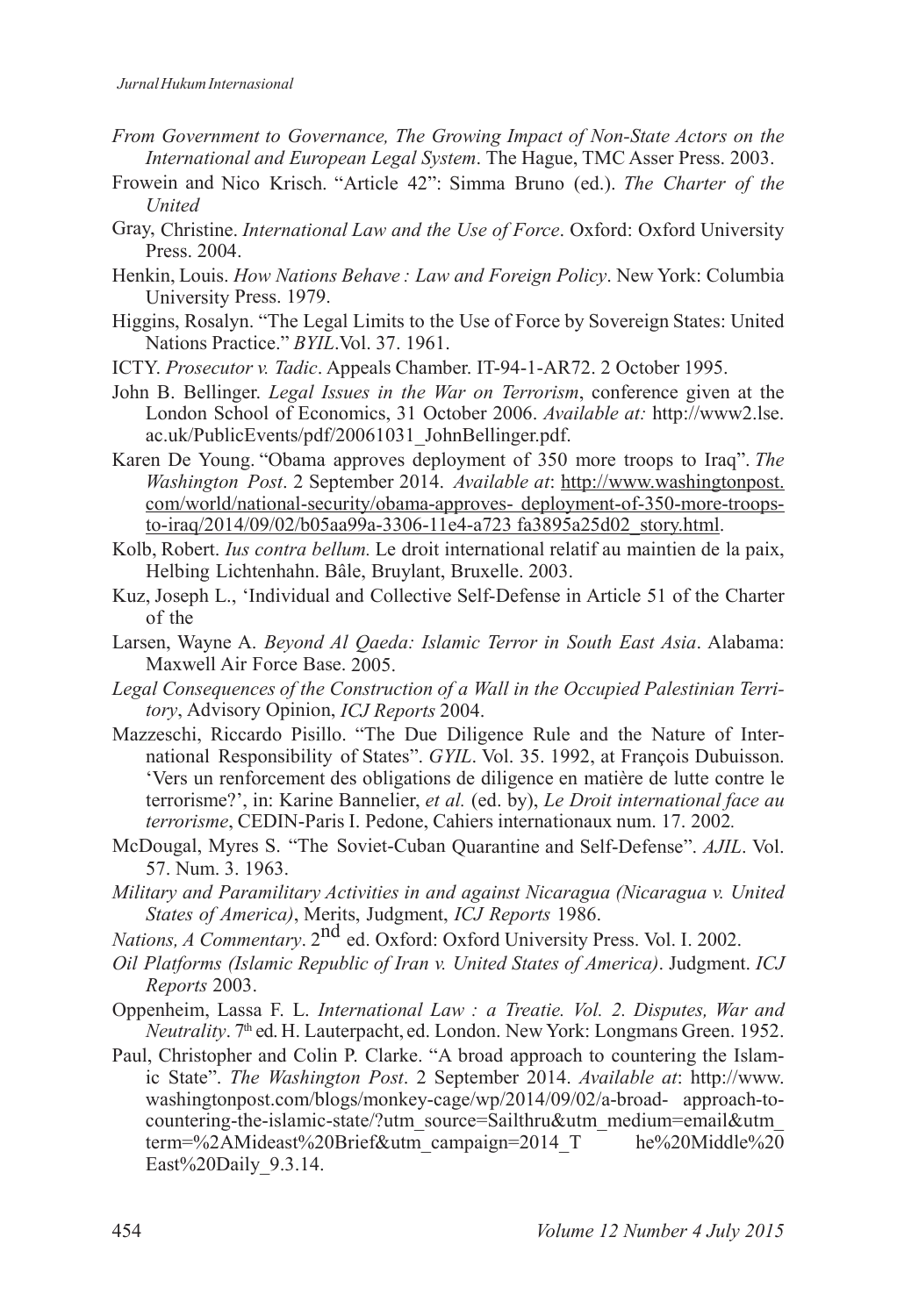- Paust, Jordan J. "Use of Armed Force against Terrorists in Afghanistan, Iraq, and Beyond." *Cornell International Law Journal*. Vol. 35 (3). 2002.
- Paust, Jordan J. Paust. 'Use of Armed Force against Terrorists in Afghanistan, Iraq, and Beyond'. *Cornell Int'l L.J*. Vol. 35. Num. 3, 2002, at 534.

President of the Security Council. UN Doc. S/2001/1223.

- Report of the International Law Commission on the work of its thirty-first session. 14 May – 3 August 1979.
- Report of the Secretary General. *Uniting against terrorism: recommendations for a global counter-terrorism strategy*. UN Doc. A/60/825. 27 April 2006.
- Report of the Secretary-General .UN Doc. S/2013/189.
- Resolution 1044 (1996)
- Resolution 1373 (2001)
- Resolution 1377 (2001)
- Resolution 1438 (2002)
- Resolution 1440 (2002)
- Resolution 1644 (2005)
- Resolution 56/83 of 12 December 2001
- Resolution 731 (1992)
- Resolutions 1530 (2004),
- Resolutions 1617 (2005)
- Resolutions 1989 (2011)
- Resolutions 731 (1992)
- Resolutions 748 (1992)
- Sands, Philippe. *International Law, The International Court of Justice and Nuclear Weapons*. Cambridge: Cambridge University Press. 1999.
- Sarooshi, Danesh. *The United Nations and the Development of Collective Security, The Delegation by the UN Security Council of its Chapter VII Powers*. Oxford: Oxford University Press. 1999.
- Sicilianos, Linos-Alexandre. "L'autorisation par la Conseil de Sécurité de recourir a la force : une tentative d'évaluation". 2002.
- Simma, Bruno. *The Charter of the United Nations, A Commentary*. Vol. I. Munich, C.H. Beck. 2002.
- Simma, Bruno. *The Charter of the United Nations, A Commentary*. Vol. I. Munich, C. H. Beck. 2002.
- Tardy, Tierry. "Hybrid Peace Operations". *Global Governance*. Vol. 20. Num. 1. Jan.- Mar. 2014.
- Travalio, Gregory M. "Terrorism, International Law, and the Use of Military Force". *Wisconsin International Law Journal*. Vol. 18. 2000.
- U.S. Secretary of State. *Charter of the United Nations : Report to the President on the Results of the San Francisco Conference by the Chairman of the United States Delegation*, Washington. U.S. Govt. Print. 1945.
- UN Doc. A/56/PV.13. 1st October 2001; Iraq. UN Doc. A/56/PV.51. 13 November 2001. North Korea. UN Doc. A/56/PV.52. 14 November 2001.
- UN Doc. A/56/PV.44.
- UN Doc. S/2001/946. 7 October 2001.